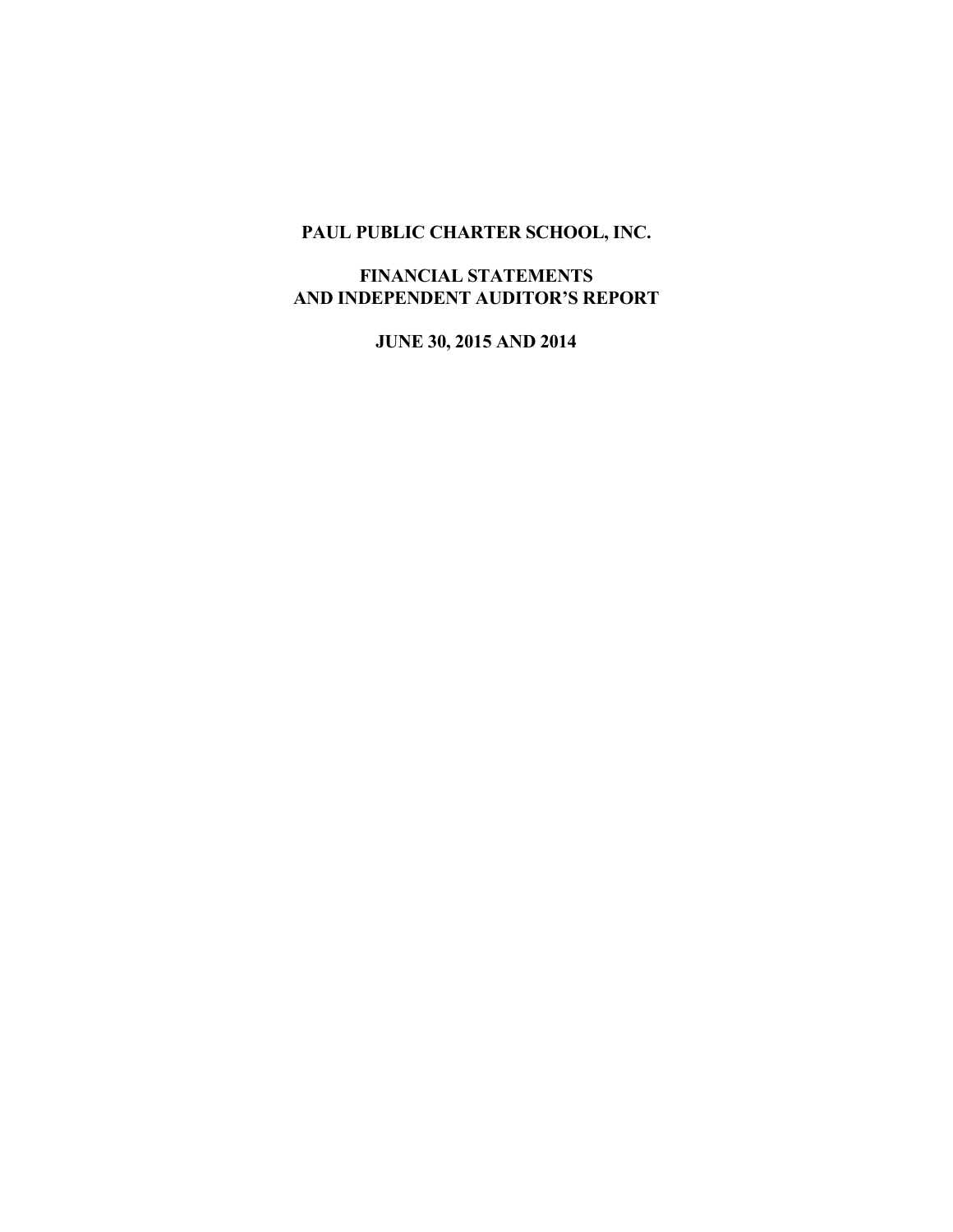# **TABLE OF CONTENTS**

| <b>INDEPENDENT AUDITOR'S REPORT</b>                                                                                                                                                                                       | $1 - 2$        |
|---------------------------------------------------------------------------------------------------------------------------------------------------------------------------------------------------------------------------|----------------|
| <b>FINANCIAL STATEMENTS</b>                                                                                                                                                                                               |                |
| <b>Statements of Financial Position</b>                                                                                                                                                                                   | 3              |
| <b>Statements of Activities</b>                                                                                                                                                                                           | $\overline{4}$ |
| Statement of Functional Expenses, Year Ended June 30, 2015                                                                                                                                                                | 5              |
| Statement of Functional Expenses, Year Ended June 30, 2014                                                                                                                                                                | 6              |
| <b>Statements of Cash Flows</b>                                                                                                                                                                                           | $\overline{7}$ |
| Notes to the Financial Statements                                                                                                                                                                                         | $8 - 19$       |
| REPORTS AND SCHEDULES REQUIRED BY OMB CIRCULAR A-133                                                                                                                                                                      |                |
| Independent Auditor's Report on Internal Controls Over Financial Reporting and on<br>Compliance and Other Matters Based on an Audit of Financial Statements<br>Performed in Accordance with Government Auditing Standards | $20 - 21$      |
| Independent Auditor's Report on Compliance For Each Major Program and on<br>Internal Control Over Compliance Required by OMB Circular A-133                                                                               | $22 - 23$      |
| Schedule of Expenditures of Federal Awards                                                                                                                                                                                | 24             |
| Notes to the Schedule of Expenditures of Federal Awards                                                                                                                                                                   | 25             |
| Schedule of Findings and Questioned Costs                                                                                                                                                                                 | $26 - 28$      |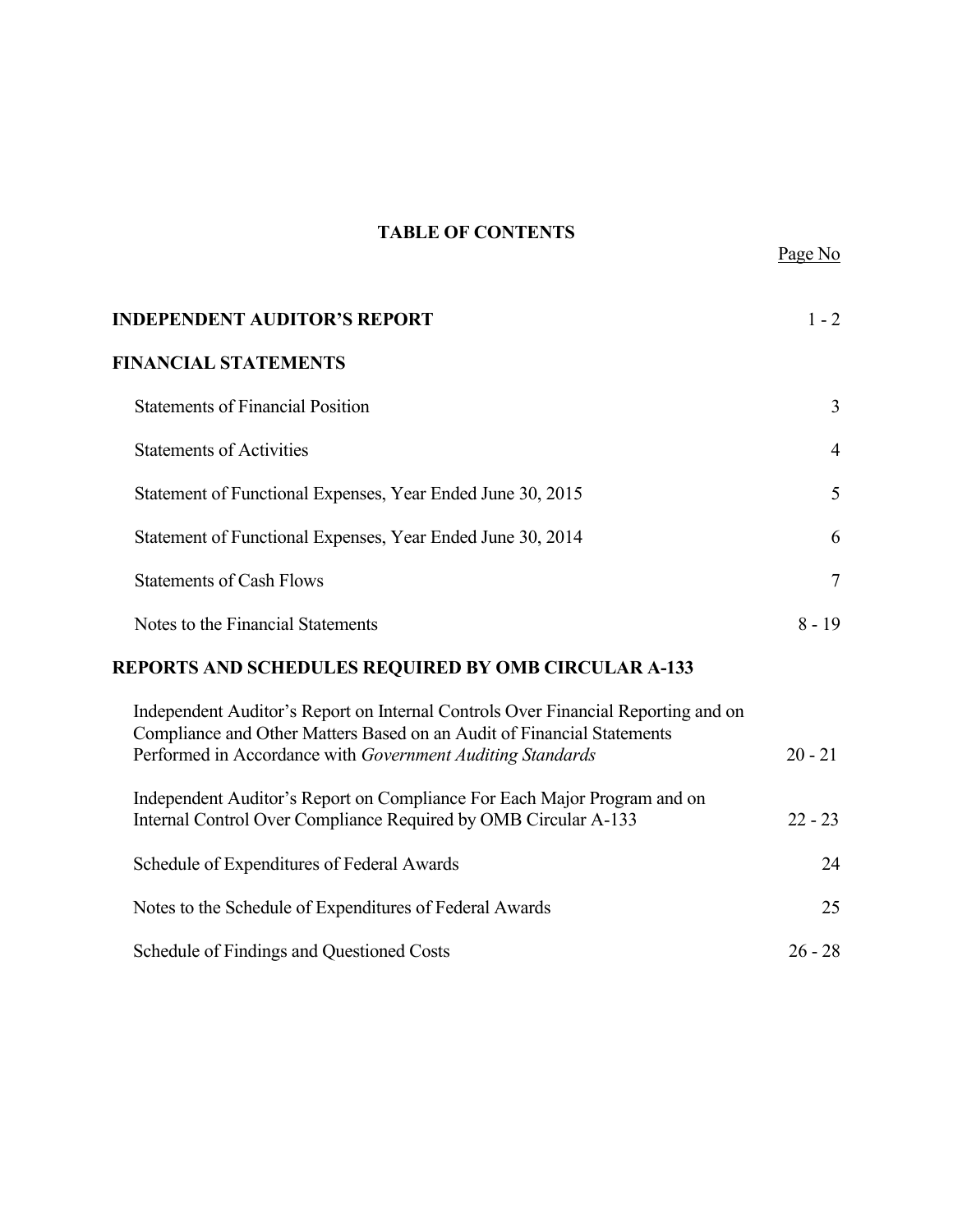

1730 Rhode Island Avenue, NW Suite 800 Washington, DC 20036 (202) 296-3306 Fax: (202) 296-0059

Independent Auditor's Report

The Board of Trustees Paul Public Charter School, Inc. Washington, DC

#### **Report on the Financial Statements**

We have audited the accompanying financial statements of Paul Public Charter School, Inc. (the "School"), which comprise the statements of financial position as of June 30, 2015 and 2014, and the related statements of activities, functional expenses, and cash flows for the years then ended, and the related notes to the financial statements.

#### *Management's Responsibility for the Financial Statements*

Management is responsible for the preparation and fair presentation of these financial statements in accordance with accounting principles generally accepted in the United States of America; this includes the design, implementation, and maintenance of internal control relevant to the preparation and fair presentation of financial statements that are free from material misstatement, whether due to fraud or error.

#### *Auditor's Responsibility*

Our responsibility is to express an opinion on these financial statements based on our audit. We conducted our audit in accordance with auditing standards generally accepted in the United States of America and the standards applicable to financial audits contained in *Government Auditing Standards,* issued by the Comptroller General of the United States. Those standards require that we plan and perform the audit to obtain reasonable assurance about whether the financial statements are free from material misstatement.

An audit involves performing procedures to obtain audit evidence about the amounts and disclosures in the financial statements. The procedures selected depend on the auditors' judgment, including the assessment of the risks of material misstatement of the financial statements, whether due to fraud or error. In making those risk assessments, the auditor considers internal control relevant to the entity's preparation and fair presentation of the financial statements in order to design audit procedures that are appropriate in the circumstances, but not for the purpose of expressing an opinion on the effectiveness of the entity's internal control. Accordingly, we express no such opinion. An audit also includes evaluating the appropriateness of accounting policies used and the reasonableness of significant accounting estimates made by management, as well as evaluating the overall presentation of the financial statements.

We believe that the audit evidence we have obtained is sufficient and appropriate to provide a basis for our audit opinion.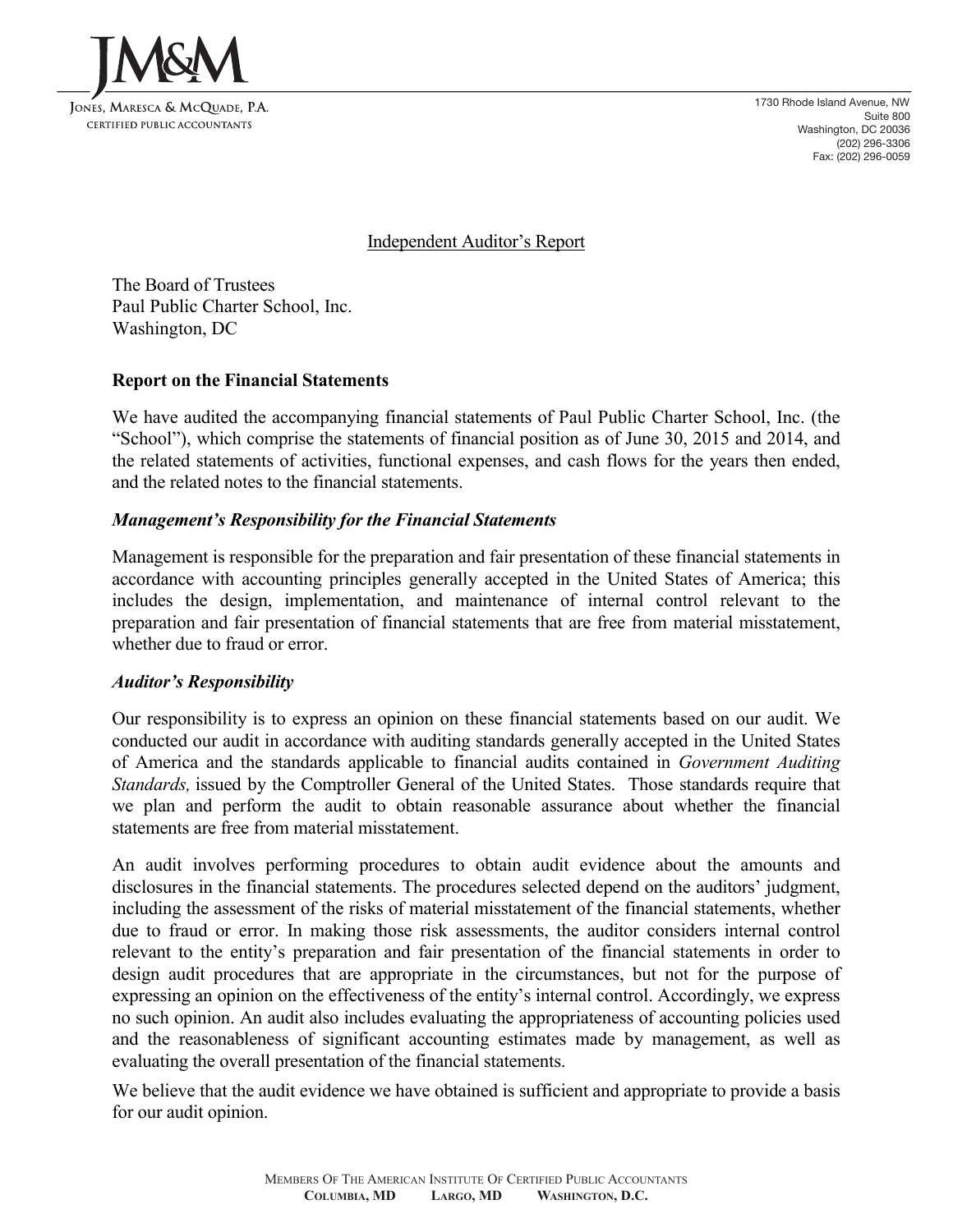Paul Public Charter School, Inc. Independent Auditor's Report Page 2

#### *Opinion*

In our opinion, the 2015 financial statements referred to above present fairly, in all material respects, the financial position of Paul Public Charter School, Inc. as of June 30, 2015, and the changes in its net assets and its cash flows for the year then ended in accordance with accounting principles generally accepted in the United States of America.

#### **Prior Period Financial Statements**

The financial statements as of June 30, 2014, were audited by McQuade Brennan, LLP, who merged with Jones, Maresca & McQuade, P.A. as of February 1, 2015, and whose report dated November 3, 2014, expressed an unmodified opinion on those statements.

#### **Other Matters**

#### *Other Information*

Our audit was conducted for the purpose of forming an opinion on the financial statements as a whole. The accompanying schedule of expenditures of federal awards, as required by Office of Management and Budget Circular A-133, *Audits of States, Local Governments, and Non-Profit Organizations*, is presented for purposes of additional analysis and is not a required part of the financial statements. Such information is the responsibility of management and was derived from and relates directly to the underlying accounting and other records used to prepare the financial statements. The information has been subjected to the auditing procedures applied in the audit of the financial statements and certain additional procedures, including comparing and reconciling such information directly to the underlying accounting and other records used to prepare the financial statements or to the financial statements themselves, and other additional procedures in accordance with auditing standards generally accepted in the United States of America. In our opinion, the information is fairly stated, in all material respects, in relation to the financial statements as a whole.

#### **Other Reporting Required by** *Government Auditing Standards*

In accordance with *Government Auditing Standards*, we have also issued our report dated November 20, 2015 on our consideration of the School's internal control over financial reporting and on our tests of its compliance with certain provisions of laws, regulations, contracts, and grant agreements and other matters. The purpose of that report is to describe the scope of our testing of internal control over financial reporting and compliance and the results of that testing, and not to provide an opinion on internal control over financial reporting or on compliance. That report is an integral part of an audit performed in accordance with *Government Auditing Standards* in considering the School's internal control over financial reporting and compliance.

Jam Marca & M'arcade PA

Washington, DC November 20, 2015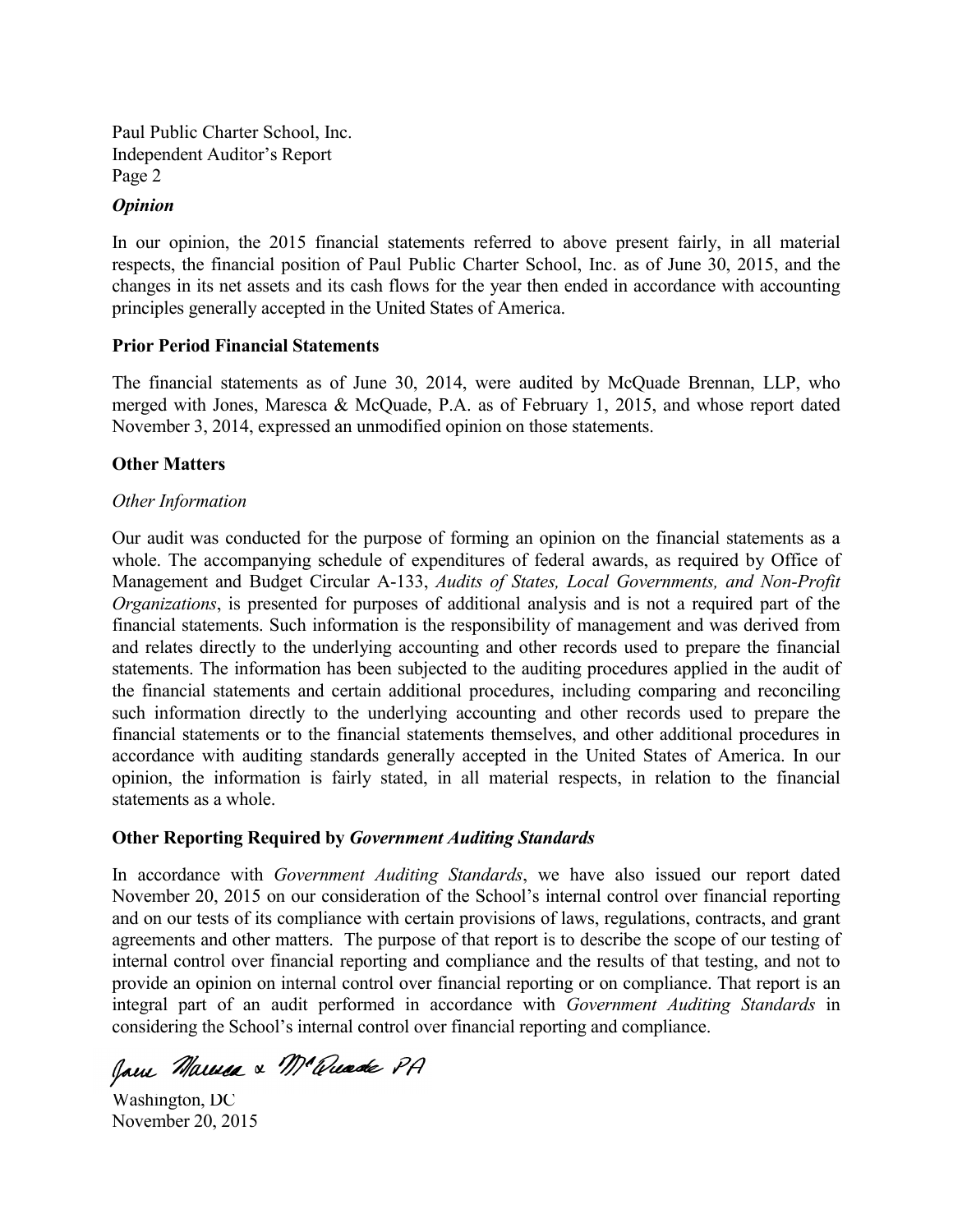#### **JUNE 30, 2015 AND 2014 PAUL PUBLIC CHARTER SCHOOL, INC. STATEMENTS OF FINANCIAL POSITION**

|                                                         | 2015                        | 2014             |
|---------------------------------------------------------|-----------------------------|------------------|
| <b>ASSETS</b>                                           |                             |                  |
| <b>CURRENT ASSETS</b>                                   |                             |                  |
| Cash and cash equivalents                               | \$<br>782,989               | \$<br>362,304    |
| Cash and cash equivalents restricted by debt agreements | 2,318                       | 3,481,587        |
| Accounts receivable                                     | 1,626                       | 12,954           |
| Grants receivable                                       | 405,591                     | 984,700          |
| Prepaid expenses                                        | 144,253                     | 13,891           |
| Investments                                             | 570,712                     | 1,490,011        |
| <b>Total Current Assets</b>                             | 1,907,489                   | 6,345,447        |
| PROPERTY AND EQUIPMENT, NET                             | 18,769,837                  | 5,683,118        |
| <b>OTHER ASSETS</b>                                     |                             |                  |
| Investments restricted by debt agreements               | 2,200,000                   | 2,200,000        |
| Deferred financing costs, net                           | 404,227                     | 505,284          |
| Deferred rental asset                                   | 774,283                     | 387,142          |
| <b>Total Other Assets</b>                               | 3,378,510                   | 3,092,426        |
| <b>TOTAL ASSETS</b>                                     | $$24,055,836$ $$15,120,991$ |                  |
| <b>LIABILITIES AND NET ASSETS</b>                       |                             |                  |
| <b>CURRENT LIABILITIES</b>                              |                             |                  |
| Accounts payable and accrued expenses                   | \$<br>4,360,384             | \$<br>1,084,372  |
| Payroll and related liabilities                         | 1,058,723                   | 1,055,538        |
| Deferred revenue                                        |                             | 123,264          |
| Capital lease payable, current portion                  | 20,813                      | 19,800           |
| Long-term debt, current portion                         | 429,306                     | 37,326           |
| Line of credit                                          |                             | 1,021,000        |
| <b>Total Current Liabilities</b>                        | 5,869,226                   | 3,341,300        |
| <b>LONG-TERM LIABILITIES</b>                            |                             |                  |
| Capital lease payable, net of current portion           | 14,463                      | 35,276           |
| Long-term debt, net of current portion                  | 9,504,995                   | 3,962,674        |
| <b>Total Long-Term Liabilities</b>                      | 9,519,458                   | 3,997,950        |
| <b>TOTAL LIABILITIES</b>                                | 15,388,684                  | 7,339,250        |
| <b>NET ASSETS</b>                                       |                             |                  |
| Unrestricted                                            | 8,556,152                   | 7,385,508        |
| Temporarily restricted                                  | 111,000                     | 396,233          |
| <b>Total Net Assets</b>                                 | 8,667,152                   | 7,781,741        |
| TOTAL LIABILITIES AND NET ASSETS                        | 24,055,836<br>\$            | 15,120,991<br>\$ |

See independent auditor's report and accompanying notes to the financial statements.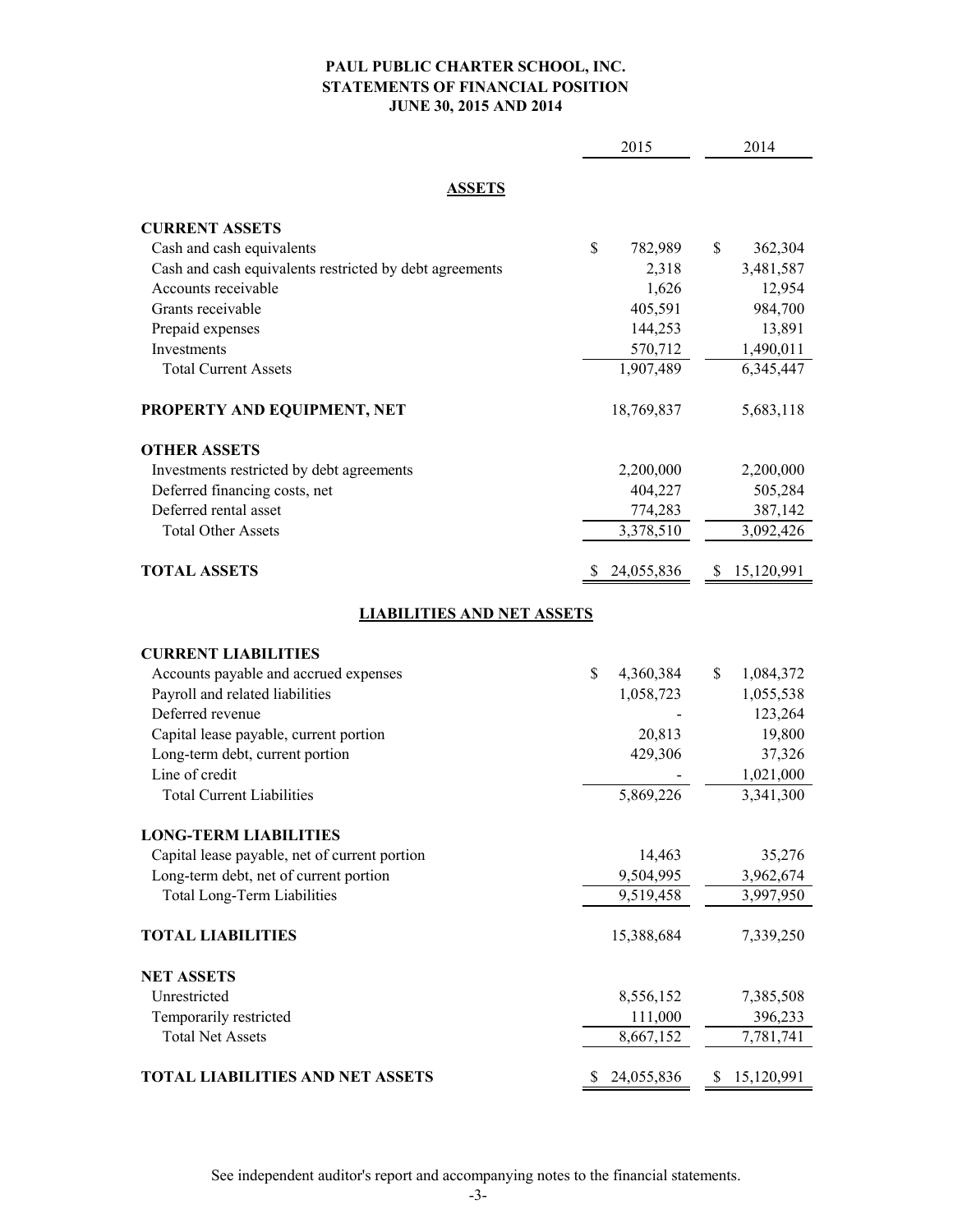#### **PAUL PUBLIC CHARTER SCHOOL, INC. STATEMENTS OF ACTIVITIES YEARS ENDED JUNE 30, 2015 AND 2014**

|                                       |              | 2015                      |                 |                 | 2014                      |                 |  |  |  |
|---------------------------------------|--------------|---------------------------|-----------------|-----------------|---------------------------|-----------------|--|--|--|
|                                       | Unrestricted | Temporarily<br>Restricted | Total           | Unrestricted    | Temporarily<br>Restricted | Total           |  |  |  |
| <b>REVENUE AND SUPPORT</b>            |              |                           |                 |                 |                           |                 |  |  |  |
| Per pupil appropriations              | \$10,094,076 | \$                        | \$10,094,076    | 8,279,770<br>S. | $\mathbb{S}$              | 8,279,770<br>S. |  |  |  |
| Per pupil facility allowance          | 2,153,472    |                           | 2,153,472       | 2,006,925       |                           | 2,006,925       |  |  |  |
| Federal entitlements and grants       | 1,011,962    |                           | 1,011,962       | 1,488,892       |                           | 1,488,892       |  |  |  |
| Food services                         | 58,666       |                           | 58,666          | 52,578          |                           | 52,578          |  |  |  |
| Private gifts and grants              | 139,899      | 11,000                    | 150,899         | 81,139          | 544,370                   | 625,509         |  |  |  |
| Net Investment (loss)/gain            | (52,964)     |                           | (52,964)        | 256,570         |                           | 256,570         |  |  |  |
| Other income                          | 5,319        |                           | 5,319           | 25,577          |                           | 25,577          |  |  |  |
| Net assets released from restrictions | 296,233      | (296, 233)                |                 | 263,229         | (263, 229)                |                 |  |  |  |
| <b>Total Revenue and Support</b>      | 13,706,663   | (285, 233)                | 13,421,430      | 12,454,680      | 281,141                   | 12,735,821      |  |  |  |
| <b>EXPENSES</b>                       |              |                           |                 |                 |                           |                 |  |  |  |
| <b>Educational Programs</b>           | 10,073,448   |                           | 10,073,448      | 8,215,037       | $\overline{\phantom{a}}$  | 8,215,037       |  |  |  |
| General and administrative            | 2,013,690    |                           | 2,013,690       | 2,730,674       |                           | 2,730,674       |  |  |  |
| Fundraising                           | 448,881      |                           | 448,881         | 173,514         |                           | 173,514         |  |  |  |
| <b>Total Expenses</b>                 | 12,536,019   |                           | 12,536,019      | 11,119,225      | $\overline{\phantom{a}}$  | 11,119,225      |  |  |  |
| <b>CHANGE IN NET ASSETS</b>           | 1,170,644    | (285, 233)                | 885,411         | 1,335,455       | 281,141                   | 1,616,596       |  |  |  |
| NET ASSETS, beginning of year         | 7,385,508    | 396,233                   | 7,781,741       | 6,050,053       | 115,092                   | 6,165,145       |  |  |  |
| NET ASSETS, end of year               | 8,556,152    | 111,000                   | \$<br>8,667,152 | 7,385,508       | 396,233                   | 7,781,741<br>\$ |  |  |  |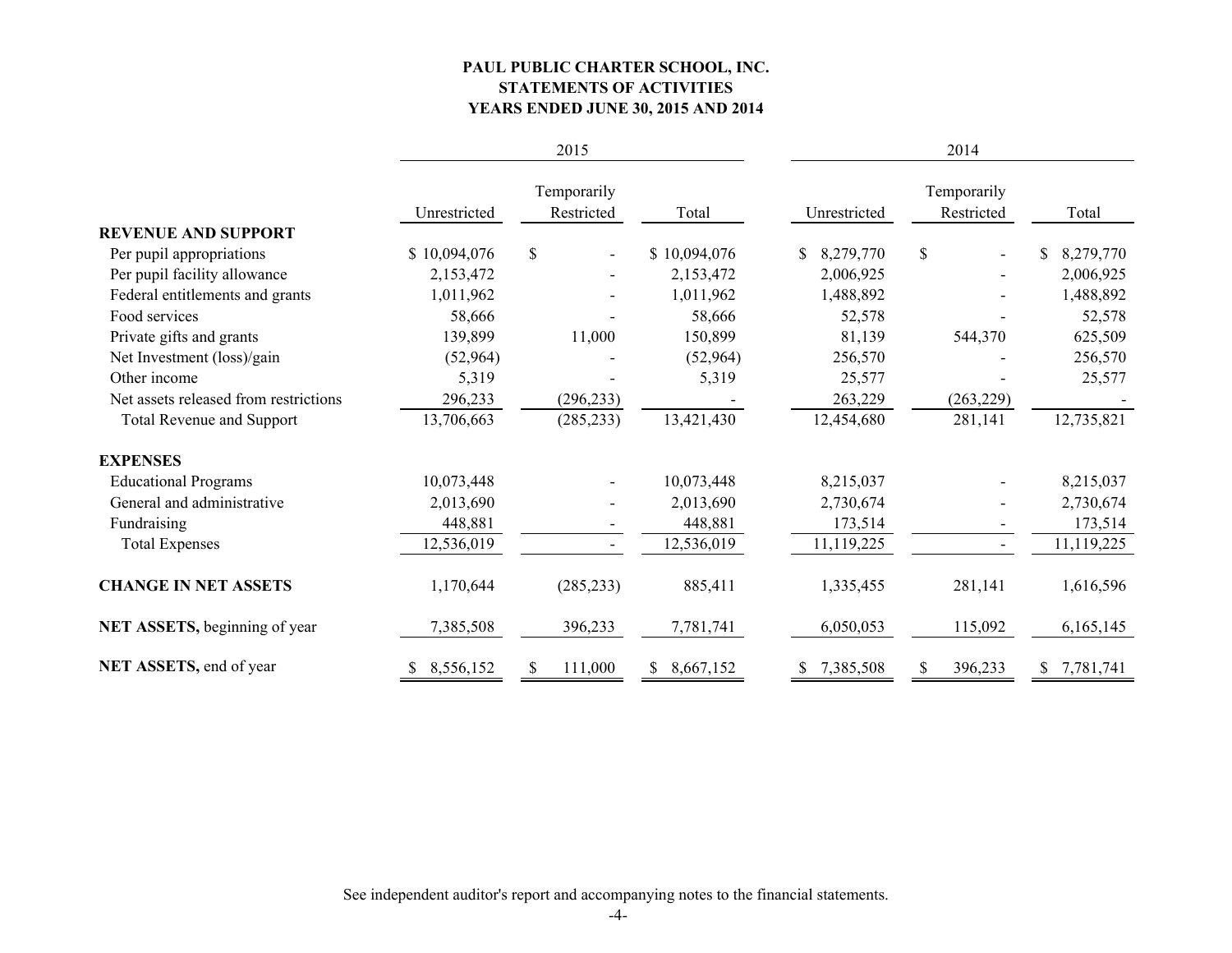#### **PAUL PUBLIC CHARTER SCHOOL, INC. STATEMENT OF FUNCTIONAL EXPENSES YEAR ENDED JUNE 30, 2015**

|                                   | Educational      | General and |                |               |                  |
|-----------------------------------|------------------|-------------|----------------|---------------|------------------|
|                                   | Programs         |             | Administrative | Fundraising   | Total            |
| <b>Personnel Expenses</b>         |                  |             |                |               |                  |
| <b>Salaries</b>                   | \$<br>5,569,783  | \$          | 1,049,894      | \$<br>192,752 | \$<br>6,812,429  |
| Employee benefits                 | 833,035          |             | 137,914        | 21,238        | 992,187          |
| Payroll taxes                     | 481,892          |             | 46,963         | 25,764        | 554,619          |
| Professional development          | 203,688          |             | 32,632         | 4,013         | 240,333          |
| Travel and meetings               | 17,105           |             | 4,153          | 5,987         | 27,245           |
| <b>Total Personnel Expenses</b>   | 7,105,503        |             | 1,271,556      | 249,754       | 8,626,813        |
| <b>Direct Student Costs</b>       |                  |             |                |               |                  |
| Supplies and materials            | 100,219          |             |                |               | 100,219          |
| Transportation                    | 70,885           |             | 1,406          | 45            | 72,336           |
| Contracted instruction fees       | 392,120          |             |                |               | 392,120          |
| Textbooks                         | 9,725            |             |                |               | 9,725            |
| Student assessments               | 81,304           |             |                |               | 81,304           |
| Other student costs               | 114,803          |             |                | 77,565        | 192,368          |
| <b>Total Direct Student Costs</b> | 769,056          |             | 1,406          | 77,610        | 848,072          |
| <b>Occupancy Expenses</b>         |                  |             |                |               |                  |
| Rent                              | 94,867           |             | 18,759         | 4,257         | 117,883          |
| Maintenance and repairs           | 100,414          |             | 19,846         | 4,504         | 124,764          |
| Utilities                         | 202,076          |             | 38,518         | 8,741         | 249,335          |
| Contracted building services      | 265,045          |             | 52,411         | 11,894        | 329,350          |
| <b>Total Occupancy Expenses</b>   | 662,402          |             | 129,534        | 29,396        | 821,332          |
| <b>Office Expenses</b>            |                  |             |                |               |                  |
| Office supplies and materials     | 34,981           |             | 69,526         | 1,107         | 105,614          |
| Telecommunications                | 63,638           |             | 12,584         | 2,856         | 79,078           |
| Professional fees                 | 55,455           |             | 309,789        |               | 365,244          |
| Printing and copying              | 315              |             | 2,272          |               | 2,587            |
| Postage and shipping              | 1,742            |             | 16,097         | 15            | 17,854           |
| Marketing and recruitment         | 15,814           |             | 2,137          | 57,662        | 75,613           |
| Computer and related              | 95,011           |             | 18,787         | 4,264         | 118,062          |
| Memberships and subscriptions     | 2,621            |             | 19,582         | 2,495         | 24,698           |
| Other office expense              |                  |             | 533            |               | 533              |
| <b>Total Office Expenses</b>      | 269,577          |             | 451,307        | 68,399        | 789,283          |
| <b>General Expenses</b>           |                  |             |                |               |                  |
| Insurance                         | 81,769           |             | 16,169         | 3,669         | 101,607          |
| Interest                          | 7,352            |             | 1,454          | 330           | 9,136            |
| Administration fee                | 132,457          |             |                |               | 132,457          |
| Depreciation and amortization     | 410,051          |             | 81,086         | 18,401        | 509,538          |
| Fees and licenses                 | 7,353            |             | 1,452          | 330           | 9,135            |
| Food service/catering             | 524,356          |             | 31,343         | 992           | 556,691          |
| Other general expense             | 5,390            |             | 22,757         |               | 28,147           |
| Cost of goods sold                | 98,182           |             | 5,626          |               | 103,808          |
| <b>Total General Expenses</b>     | 1,266,910        |             | 159,887        | 23,722        | 1,450,519        |
| <b>TOTAL EXPENSES</b>             | \$<br>10,073,448 | \$          | 2,013,690      | \$<br>448,881 | \$<br>12,536,019 |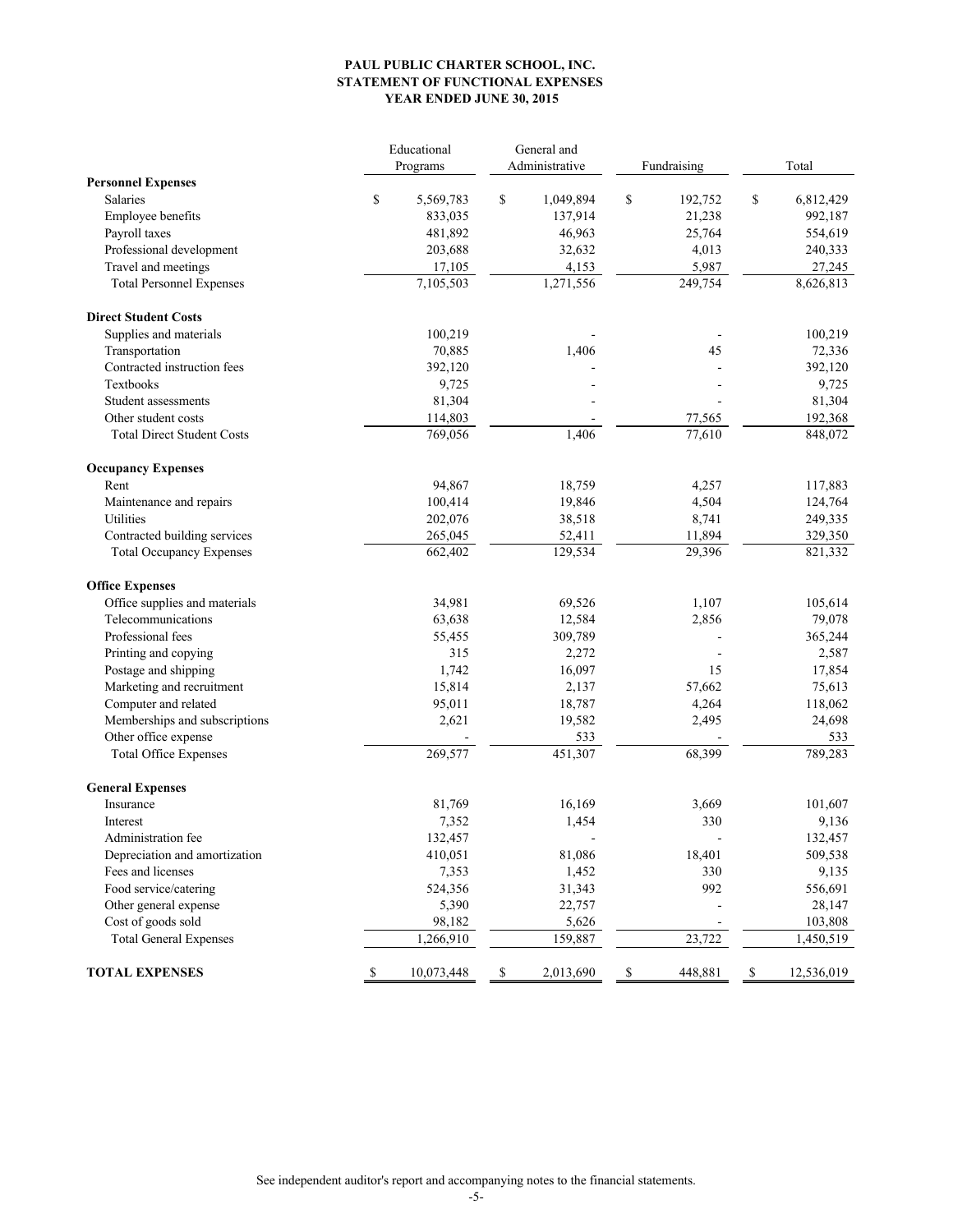#### **PAUL PUBLIC CHARTER SCHOOL, INC. STATEMENT OF FUNCTIONAL EXPENSES YEAR ENDED JUNE 30, 2014**

| <b>Personnel Expenses</b><br>\$<br>\$<br>\$<br>\$<br><b>Salaries</b><br>4,647,067<br>1,539,495<br>120,750<br>6,307,312<br>236,476<br>18,382<br>Employee benefits<br>707,437<br>962,295<br>Payroll taxes<br>552,218<br>406,860<br>134,786<br>10,572<br>Professional development<br>206,003<br>34,509<br>240,512<br>Travel and meetings<br>25,462<br>16,389<br>41,851<br><b>Total Personnel Expenses</b><br>5,992,829<br>1,961,655<br>149,704<br>8,104,188<br><b>Direct Student Costs</b><br>Supplies and materials<br>44,325<br>44,325<br>Transportation<br>34,359<br>35,961<br>1,602<br>Contracted instruction fees<br>308,333<br>308,333<br>Textbooks<br>22,964<br>22,964<br>42,822<br>42,822<br>Student assessments<br>Other student costs<br>78,223<br>78,223<br>531,026<br>532,628<br><b>Total Direct Student Costs</b><br>1,602<br><b>Occupancy Expenses</b><br>89,357<br>1,819<br>120,665<br>Rent<br>29,489<br>142,223<br>Maintenance and repairs<br>105,322<br>34,757<br>2,144<br>189,453<br>62,521<br>255,831<br>Utilities<br>3,857<br>Contracted building services<br>236,106<br>77,917<br>4,807<br>318,830<br><b>Total Occupancy Expenses</b><br>620,238<br>204,684<br>12,627<br>837,549<br><b>Office Expenses</b><br>Office supplies and materials<br>107,080<br>27,735<br>79,345<br>Equipment rental<br>1,875<br>1,875<br>Telecommunications<br>52,174<br>17,218<br>70,454<br>1,062<br>Professional fees<br>18,100<br>174,810<br>192,910<br>Printing and copying<br>2,726<br>2,726<br>Postage and shipping<br>40<br>19,529<br>19,569<br>Marketing and recruitment<br>74,567<br>24,608<br>1,518<br>100,693<br>Computer and related<br>66,778<br>22,037<br>90,175<br>1,360<br>Memberships and subscriptions<br>5,054<br>18,744<br>23,798<br>Other office expense<br>762<br>762<br><b>Total Office Expenses</b><br>359,779<br>610,042<br>246,323<br>3,940<br><b>General Expenses</b><br>67,986<br>91,806<br>Insurance<br>22,436<br>1,384<br>6,785<br>9,162<br>Interest<br>2,239<br>138<br>Administration fee<br>54,445<br>54,445<br>$\overline{a}$<br>Depreciation and amortization<br>280,117<br>92,441<br>5,703<br>378,261<br>Fees and licenses<br>903<br>298<br>18<br>1,219<br>Food service/catering<br>341,143<br>41,049<br>382,192<br>5,400<br>Other general expense<br>32,302<br>37,702<br>Cost of goods sold<br>67,842<br>12,189<br>80,031<br>202,954<br>7,243<br><b>Total General Expenses</b><br>824,621<br>1,034,818<br><b>TOTAL EXPENSES</b><br>\$<br>8,215,037<br>\$<br>2,730,674<br>\$<br>173,514<br>\$<br>11,119,225 | Educational<br>Programs | General and<br>Administrative | Fundraising | Total |
|---------------------------------------------------------------------------------------------------------------------------------------------------------------------------------------------------------------------------------------------------------------------------------------------------------------------------------------------------------------------------------------------------------------------------------------------------------------------------------------------------------------------------------------------------------------------------------------------------------------------------------------------------------------------------------------------------------------------------------------------------------------------------------------------------------------------------------------------------------------------------------------------------------------------------------------------------------------------------------------------------------------------------------------------------------------------------------------------------------------------------------------------------------------------------------------------------------------------------------------------------------------------------------------------------------------------------------------------------------------------------------------------------------------------------------------------------------------------------------------------------------------------------------------------------------------------------------------------------------------------------------------------------------------------------------------------------------------------------------------------------------------------------------------------------------------------------------------------------------------------------------------------------------------------------------------------------------------------------------------------------------------------------------------------------------------------------------------------------------------------------------------------------------------------------------------------------------------------------------------------------------------------------------------------------------------------------------------------------------------------------------------------------------------------------------------------------------------------------------------------------------------------------------------------|-------------------------|-------------------------------|-------------|-------|
|                                                                                                                                                                                                                                                                                                                                                                                                                                                                                                                                                                                                                                                                                                                                                                                                                                                                                                                                                                                                                                                                                                                                                                                                                                                                                                                                                                                                                                                                                                                                                                                                                                                                                                                                                                                                                                                                                                                                                                                                                                                                                                                                                                                                                                                                                                                                                                                                                                                                                                                                             |                         |                               |             |       |
|                                                                                                                                                                                                                                                                                                                                                                                                                                                                                                                                                                                                                                                                                                                                                                                                                                                                                                                                                                                                                                                                                                                                                                                                                                                                                                                                                                                                                                                                                                                                                                                                                                                                                                                                                                                                                                                                                                                                                                                                                                                                                                                                                                                                                                                                                                                                                                                                                                                                                                                                             |                         |                               |             |       |
|                                                                                                                                                                                                                                                                                                                                                                                                                                                                                                                                                                                                                                                                                                                                                                                                                                                                                                                                                                                                                                                                                                                                                                                                                                                                                                                                                                                                                                                                                                                                                                                                                                                                                                                                                                                                                                                                                                                                                                                                                                                                                                                                                                                                                                                                                                                                                                                                                                                                                                                                             |                         |                               |             |       |
|                                                                                                                                                                                                                                                                                                                                                                                                                                                                                                                                                                                                                                                                                                                                                                                                                                                                                                                                                                                                                                                                                                                                                                                                                                                                                                                                                                                                                                                                                                                                                                                                                                                                                                                                                                                                                                                                                                                                                                                                                                                                                                                                                                                                                                                                                                                                                                                                                                                                                                                                             |                         |                               |             |       |
|                                                                                                                                                                                                                                                                                                                                                                                                                                                                                                                                                                                                                                                                                                                                                                                                                                                                                                                                                                                                                                                                                                                                                                                                                                                                                                                                                                                                                                                                                                                                                                                                                                                                                                                                                                                                                                                                                                                                                                                                                                                                                                                                                                                                                                                                                                                                                                                                                                                                                                                                             |                         |                               |             |       |
|                                                                                                                                                                                                                                                                                                                                                                                                                                                                                                                                                                                                                                                                                                                                                                                                                                                                                                                                                                                                                                                                                                                                                                                                                                                                                                                                                                                                                                                                                                                                                                                                                                                                                                                                                                                                                                                                                                                                                                                                                                                                                                                                                                                                                                                                                                                                                                                                                                                                                                                                             |                         |                               |             |       |
|                                                                                                                                                                                                                                                                                                                                                                                                                                                                                                                                                                                                                                                                                                                                                                                                                                                                                                                                                                                                                                                                                                                                                                                                                                                                                                                                                                                                                                                                                                                                                                                                                                                                                                                                                                                                                                                                                                                                                                                                                                                                                                                                                                                                                                                                                                                                                                                                                                                                                                                                             |                         |                               |             |       |
|                                                                                                                                                                                                                                                                                                                                                                                                                                                                                                                                                                                                                                                                                                                                                                                                                                                                                                                                                                                                                                                                                                                                                                                                                                                                                                                                                                                                                                                                                                                                                                                                                                                                                                                                                                                                                                                                                                                                                                                                                                                                                                                                                                                                                                                                                                                                                                                                                                                                                                                                             |                         |                               |             |       |
|                                                                                                                                                                                                                                                                                                                                                                                                                                                                                                                                                                                                                                                                                                                                                                                                                                                                                                                                                                                                                                                                                                                                                                                                                                                                                                                                                                                                                                                                                                                                                                                                                                                                                                                                                                                                                                                                                                                                                                                                                                                                                                                                                                                                                                                                                                                                                                                                                                                                                                                                             |                         |                               |             |       |
|                                                                                                                                                                                                                                                                                                                                                                                                                                                                                                                                                                                                                                                                                                                                                                                                                                                                                                                                                                                                                                                                                                                                                                                                                                                                                                                                                                                                                                                                                                                                                                                                                                                                                                                                                                                                                                                                                                                                                                                                                                                                                                                                                                                                                                                                                                                                                                                                                                                                                                                                             |                         |                               |             |       |
|                                                                                                                                                                                                                                                                                                                                                                                                                                                                                                                                                                                                                                                                                                                                                                                                                                                                                                                                                                                                                                                                                                                                                                                                                                                                                                                                                                                                                                                                                                                                                                                                                                                                                                                                                                                                                                                                                                                                                                                                                                                                                                                                                                                                                                                                                                                                                                                                                                                                                                                                             |                         |                               |             |       |
|                                                                                                                                                                                                                                                                                                                                                                                                                                                                                                                                                                                                                                                                                                                                                                                                                                                                                                                                                                                                                                                                                                                                                                                                                                                                                                                                                                                                                                                                                                                                                                                                                                                                                                                                                                                                                                                                                                                                                                                                                                                                                                                                                                                                                                                                                                                                                                                                                                                                                                                                             |                         |                               |             |       |
|                                                                                                                                                                                                                                                                                                                                                                                                                                                                                                                                                                                                                                                                                                                                                                                                                                                                                                                                                                                                                                                                                                                                                                                                                                                                                                                                                                                                                                                                                                                                                                                                                                                                                                                                                                                                                                                                                                                                                                                                                                                                                                                                                                                                                                                                                                                                                                                                                                                                                                                                             |                         |                               |             |       |
|                                                                                                                                                                                                                                                                                                                                                                                                                                                                                                                                                                                                                                                                                                                                                                                                                                                                                                                                                                                                                                                                                                                                                                                                                                                                                                                                                                                                                                                                                                                                                                                                                                                                                                                                                                                                                                                                                                                                                                                                                                                                                                                                                                                                                                                                                                                                                                                                                                                                                                                                             |                         |                               |             |       |
|                                                                                                                                                                                                                                                                                                                                                                                                                                                                                                                                                                                                                                                                                                                                                                                                                                                                                                                                                                                                                                                                                                                                                                                                                                                                                                                                                                                                                                                                                                                                                                                                                                                                                                                                                                                                                                                                                                                                                                                                                                                                                                                                                                                                                                                                                                                                                                                                                                                                                                                                             |                         |                               |             |       |
|                                                                                                                                                                                                                                                                                                                                                                                                                                                                                                                                                                                                                                                                                                                                                                                                                                                                                                                                                                                                                                                                                                                                                                                                                                                                                                                                                                                                                                                                                                                                                                                                                                                                                                                                                                                                                                                                                                                                                                                                                                                                                                                                                                                                                                                                                                                                                                                                                                                                                                                                             |                         |                               |             |       |
|                                                                                                                                                                                                                                                                                                                                                                                                                                                                                                                                                                                                                                                                                                                                                                                                                                                                                                                                                                                                                                                                                                                                                                                                                                                                                                                                                                                                                                                                                                                                                                                                                                                                                                                                                                                                                                                                                                                                                                                                                                                                                                                                                                                                                                                                                                                                                                                                                                                                                                                                             |                         |                               |             |       |
|                                                                                                                                                                                                                                                                                                                                                                                                                                                                                                                                                                                                                                                                                                                                                                                                                                                                                                                                                                                                                                                                                                                                                                                                                                                                                                                                                                                                                                                                                                                                                                                                                                                                                                                                                                                                                                                                                                                                                                                                                                                                                                                                                                                                                                                                                                                                                                                                                                                                                                                                             |                         |                               |             |       |
|                                                                                                                                                                                                                                                                                                                                                                                                                                                                                                                                                                                                                                                                                                                                                                                                                                                                                                                                                                                                                                                                                                                                                                                                                                                                                                                                                                                                                                                                                                                                                                                                                                                                                                                                                                                                                                                                                                                                                                                                                                                                                                                                                                                                                                                                                                                                                                                                                                                                                                                                             |                         |                               |             |       |
|                                                                                                                                                                                                                                                                                                                                                                                                                                                                                                                                                                                                                                                                                                                                                                                                                                                                                                                                                                                                                                                                                                                                                                                                                                                                                                                                                                                                                                                                                                                                                                                                                                                                                                                                                                                                                                                                                                                                                                                                                                                                                                                                                                                                                                                                                                                                                                                                                                                                                                                                             |                         |                               |             |       |
|                                                                                                                                                                                                                                                                                                                                                                                                                                                                                                                                                                                                                                                                                                                                                                                                                                                                                                                                                                                                                                                                                                                                                                                                                                                                                                                                                                                                                                                                                                                                                                                                                                                                                                                                                                                                                                                                                                                                                                                                                                                                                                                                                                                                                                                                                                                                                                                                                                                                                                                                             |                         |                               |             |       |
|                                                                                                                                                                                                                                                                                                                                                                                                                                                                                                                                                                                                                                                                                                                                                                                                                                                                                                                                                                                                                                                                                                                                                                                                                                                                                                                                                                                                                                                                                                                                                                                                                                                                                                                                                                                                                                                                                                                                                                                                                                                                                                                                                                                                                                                                                                                                                                                                                                                                                                                                             |                         |                               |             |       |
|                                                                                                                                                                                                                                                                                                                                                                                                                                                                                                                                                                                                                                                                                                                                                                                                                                                                                                                                                                                                                                                                                                                                                                                                                                                                                                                                                                                                                                                                                                                                                                                                                                                                                                                                                                                                                                                                                                                                                                                                                                                                                                                                                                                                                                                                                                                                                                                                                                                                                                                                             |                         |                               |             |       |
|                                                                                                                                                                                                                                                                                                                                                                                                                                                                                                                                                                                                                                                                                                                                                                                                                                                                                                                                                                                                                                                                                                                                                                                                                                                                                                                                                                                                                                                                                                                                                                                                                                                                                                                                                                                                                                                                                                                                                                                                                                                                                                                                                                                                                                                                                                                                                                                                                                                                                                                                             |                         |                               |             |       |
|                                                                                                                                                                                                                                                                                                                                                                                                                                                                                                                                                                                                                                                                                                                                                                                                                                                                                                                                                                                                                                                                                                                                                                                                                                                                                                                                                                                                                                                                                                                                                                                                                                                                                                                                                                                                                                                                                                                                                                                                                                                                                                                                                                                                                                                                                                                                                                                                                                                                                                                                             |                         |                               |             |       |
|                                                                                                                                                                                                                                                                                                                                                                                                                                                                                                                                                                                                                                                                                                                                                                                                                                                                                                                                                                                                                                                                                                                                                                                                                                                                                                                                                                                                                                                                                                                                                                                                                                                                                                                                                                                                                                                                                                                                                                                                                                                                                                                                                                                                                                                                                                                                                                                                                                                                                                                                             |                         |                               |             |       |
|                                                                                                                                                                                                                                                                                                                                                                                                                                                                                                                                                                                                                                                                                                                                                                                                                                                                                                                                                                                                                                                                                                                                                                                                                                                                                                                                                                                                                                                                                                                                                                                                                                                                                                                                                                                                                                                                                                                                                                                                                                                                                                                                                                                                                                                                                                                                                                                                                                                                                                                                             |                         |                               |             |       |
|                                                                                                                                                                                                                                                                                                                                                                                                                                                                                                                                                                                                                                                                                                                                                                                                                                                                                                                                                                                                                                                                                                                                                                                                                                                                                                                                                                                                                                                                                                                                                                                                                                                                                                                                                                                                                                                                                                                                                                                                                                                                                                                                                                                                                                                                                                                                                                                                                                                                                                                                             |                         |                               |             |       |
|                                                                                                                                                                                                                                                                                                                                                                                                                                                                                                                                                                                                                                                                                                                                                                                                                                                                                                                                                                                                                                                                                                                                                                                                                                                                                                                                                                                                                                                                                                                                                                                                                                                                                                                                                                                                                                                                                                                                                                                                                                                                                                                                                                                                                                                                                                                                                                                                                                                                                                                                             |                         |                               |             |       |
|                                                                                                                                                                                                                                                                                                                                                                                                                                                                                                                                                                                                                                                                                                                                                                                                                                                                                                                                                                                                                                                                                                                                                                                                                                                                                                                                                                                                                                                                                                                                                                                                                                                                                                                                                                                                                                                                                                                                                                                                                                                                                                                                                                                                                                                                                                                                                                                                                                                                                                                                             |                         |                               |             |       |
|                                                                                                                                                                                                                                                                                                                                                                                                                                                                                                                                                                                                                                                                                                                                                                                                                                                                                                                                                                                                                                                                                                                                                                                                                                                                                                                                                                                                                                                                                                                                                                                                                                                                                                                                                                                                                                                                                                                                                                                                                                                                                                                                                                                                                                                                                                                                                                                                                                                                                                                                             |                         |                               |             |       |
|                                                                                                                                                                                                                                                                                                                                                                                                                                                                                                                                                                                                                                                                                                                                                                                                                                                                                                                                                                                                                                                                                                                                                                                                                                                                                                                                                                                                                                                                                                                                                                                                                                                                                                                                                                                                                                                                                                                                                                                                                                                                                                                                                                                                                                                                                                                                                                                                                                                                                                                                             |                         |                               |             |       |
|                                                                                                                                                                                                                                                                                                                                                                                                                                                                                                                                                                                                                                                                                                                                                                                                                                                                                                                                                                                                                                                                                                                                                                                                                                                                                                                                                                                                                                                                                                                                                                                                                                                                                                                                                                                                                                                                                                                                                                                                                                                                                                                                                                                                                                                                                                                                                                                                                                                                                                                                             |                         |                               |             |       |
|                                                                                                                                                                                                                                                                                                                                                                                                                                                                                                                                                                                                                                                                                                                                                                                                                                                                                                                                                                                                                                                                                                                                                                                                                                                                                                                                                                                                                                                                                                                                                                                                                                                                                                                                                                                                                                                                                                                                                                                                                                                                                                                                                                                                                                                                                                                                                                                                                                                                                                                                             |                         |                               |             |       |
|                                                                                                                                                                                                                                                                                                                                                                                                                                                                                                                                                                                                                                                                                                                                                                                                                                                                                                                                                                                                                                                                                                                                                                                                                                                                                                                                                                                                                                                                                                                                                                                                                                                                                                                                                                                                                                                                                                                                                                                                                                                                                                                                                                                                                                                                                                                                                                                                                                                                                                                                             |                         |                               |             |       |
|                                                                                                                                                                                                                                                                                                                                                                                                                                                                                                                                                                                                                                                                                                                                                                                                                                                                                                                                                                                                                                                                                                                                                                                                                                                                                                                                                                                                                                                                                                                                                                                                                                                                                                                                                                                                                                                                                                                                                                                                                                                                                                                                                                                                                                                                                                                                                                                                                                                                                                                                             |                         |                               |             |       |
|                                                                                                                                                                                                                                                                                                                                                                                                                                                                                                                                                                                                                                                                                                                                                                                                                                                                                                                                                                                                                                                                                                                                                                                                                                                                                                                                                                                                                                                                                                                                                                                                                                                                                                                                                                                                                                                                                                                                                                                                                                                                                                                                                                                                                                                                                                                                                                                                                                                                                                                                             |                         |                               |             |       |
|                                                                                                                                                                                                                                                                                                                                                                                                                                                                                                                                                                                                                                                                                                                                                                                                                                                                                                                                                                                                                                                                                                                                                                                                                                                                                                                                                                                                                                                                                                                                                                                                                                                                                                                                                                                                                                                                                                                                                                                                                                                                                                                                                                                                                                                                                                                                                                                                                                                                                                                                             |                         |                               |             |       |
|                                                                                                                                                                                                                                                                                                                                                                                                                                                                                                                                                                                                                                                                                                                                                                                                                                                                                                                                                                                                                                                                                                                                                                                                                                                                                                                                                                                                                                                                                                                                                                                                                                                                                                                                                                                                                                                                                                                                                                                                                                                                                                                                                                                                                                                                                                                                                                                                                                                                                                                                             |                         |                               |             |       |
|                                                                                                                                                                                                                                                                                                                                                                                                                                                                                                                                                                                                                                                                                                                                                                                                                                                                                                                                                                                                                                                                                                                                                                                                                                                                                                                                                                                                                                                                                                                                                                                                                                                                                                                                                                                                                                                                                                                                                                                                                                                                                                                                                                                                                                                                                                                                                                                                                                                                                                                                             |                         |                               |             |       |
|                                                                                                                                                                                                                                                                                                                                                                                                                                                                                                                                                                                                                                                                                                                                                                                                                                                                                                                                                                                                                                                                                                                                                                                                                                                                                                                                                                                                                                                                                                                                                                                                                                                                                                                                                                                                                                                                                                                                                                                                                                                                                                                                                                                                                                                                                                                                                                                                                                                                                                                                             |                         |                               |             |       |
|                                                                                                                                                                                                                                                                                                                                                                                                                                                                                                                                                                                                                                                                                                                                                                                                                                                                                                                                                                                                                                                                                                                                                                                                                                                                                                                                                                                                                                                                                                                                                                                                                                                                                                                                                                                                                                                                                                                                                                                                                                                                                                                                                                                                                                                                                                                                                                                                                                                                                                                                             |                         |                               |             |       |
|                                                                                                                                                                                                                                                                                                                                                                                                                                                                                                                                                                                                                                                                                                                                                                                                                                                                                                                                                                                                                                                                                                                                                                                                                                                                                                                                                                                                                                                                                                                                                                                                                                                                                                                                                                                                                                                                                                                                                                                                                                                                                                                                                                                                                                                                                                                                                                                                                                                                                                                                             |                         |                               |             |       |
|                                                                                                                                                                                                                                                                                                                                                                                                                                                                                                                                                                                                                                                                                                                                                                                                                                                                                                                                                                                                                                                                                                                                                                                                                                                                                                                                                                                                                                                                                                                                                                                                                                                                                                                                                                                                                                                                                                                                                                                                                                                                                                                                                                                                                                                                                                                                                                                                                                                                                                                                             |                         |                               |             |       |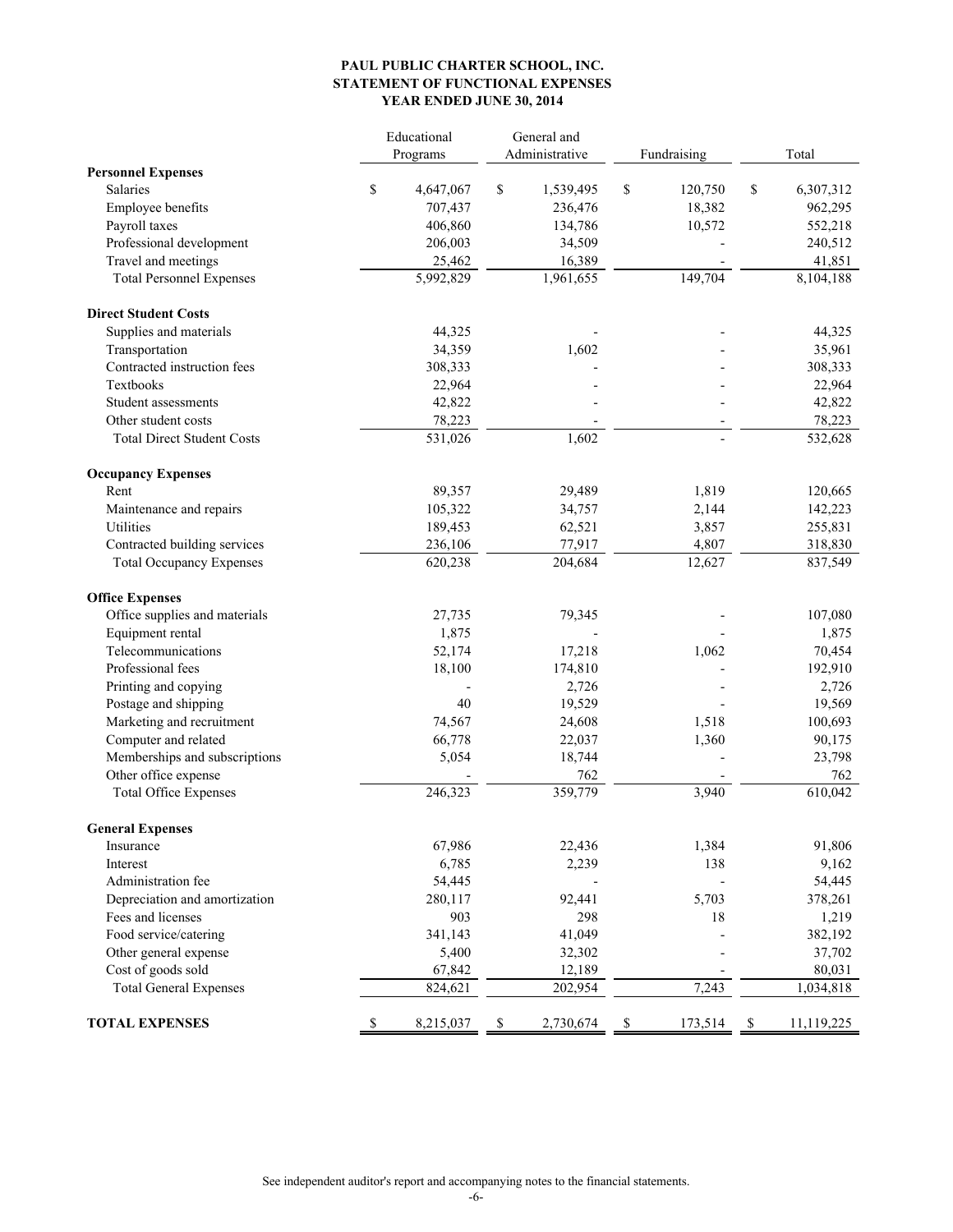#### **PAUL PUBLIC CHARTER SCHOOL, INC. STATEMENTS OF CASH FLOWS YEARS ENDED JUNE 30, 2015 AND 2014**

|                                                                            | 2015           |              | 2014          |
|----------------------------------------------------------------------------|----------------|--------------|---------------|
|                                                                            |                |              |               |
| <b>CASH FLOWS FROM OPERATING ACTIVITIES</b>                                |                |              |               |
| Change in net assets                                                       | \$<br>885,411  | \$           | 1,616,596     |
| Adjustments to reconcile change in net assets                              |                |              |               |
| provided by (used in) operating activities:                                |                |              |               |
| Depreciation on property and equipment                                     | 408,481        |              | 378,261       |
| Amortization on deferred financing costs                                   | 101,057        |              |               |
| Net realized and unrealized loss (gain) on investments                     | 161,873        |              | (84,296)      |
| (Increase) decrease in assets                                              |                |              |               |
| Cash and cash equivalents restricted by debt agreements                    | 3,479,269      |              | (3,481,587)   |
| Accounts receivable                                                        | 11,328         |              | 2,136         |
| Grants receivable                                                          | 579,109        |              | (694, 983)    |
| Prepaid expenses                                                           | (130, 362)     |              | 8,850         |
| Deferred rental asset                                                      | (387, 141)     |              | (387, 142)    |
| Increase (decrease) in current liabilities                                 |                |              |               |
| Accounts payable and accrued expenses                                      | 3,276,012      |              | 535,504       |
| Payroll and related liabilities                                            | 3,185          |              | 21,872        |
| Deferred revenue                                                           | (123, 264)     |              | (16, 332)     |
| Net cash provided by operating activities                                  | 8,264,958      |              | (2,101,121)   |
| <b>CASH FLOWS FROM INVESTING ACTIVITIES</b>                                |                |              |               |
| Purchase of property and equipment                                         | (13, 495, 200) |              | (1,965,605)   |
| Purchase of investments                                                    | (2,900,899)    |              | (169,700)     |
| Proceeds from sale of investments                                          | 3,658,325      |              |               |
| Net cash used in investing activities                                      | (12, 737, 774) |              | (2, 135, 305) |
| <b>CASH FLOWS FROM FINANCING ACTIVITIES</b>                                |                |              |               |
| Proceeds from long term debt                                               | 5,961,253      |              | 4,000,000     |
| Principal payments on long term debt                                       | (26,952)       |              |               |
| Principal payments on capital lease                                        | (19, 800)      |              | (18, 836)     |
| Deferred financing costs                                                   |                |              | (505, 284)    |
| Repayments on line of credit                                               | (1,021,000)    |              |               |
| Draws on line of credit                                                    |                |              | 1,021,000     |
| Net cash provided by financing activities                                  | 4,893,501      |              | 4,496,880     |
| NET CHANGE IN CASH AND CASH EQUIVALENTS                                    | 420,685        |              | 260,454       |
| CASH AND CASH EQUIVALENTS, beginning of year                               | 362,304        |              | 101,850       |
| CASH AND CASH EQUIVALENTS, end of year                                     | \$<br>782,989  | $\mathbb{S}$ | 362,304       |
| SUPPLEMENTAL DISCLOSURE OF CASH FLOW INFORMATION<br>Cash paid for interest | \$<br>9,136    | \$           | 9,019         |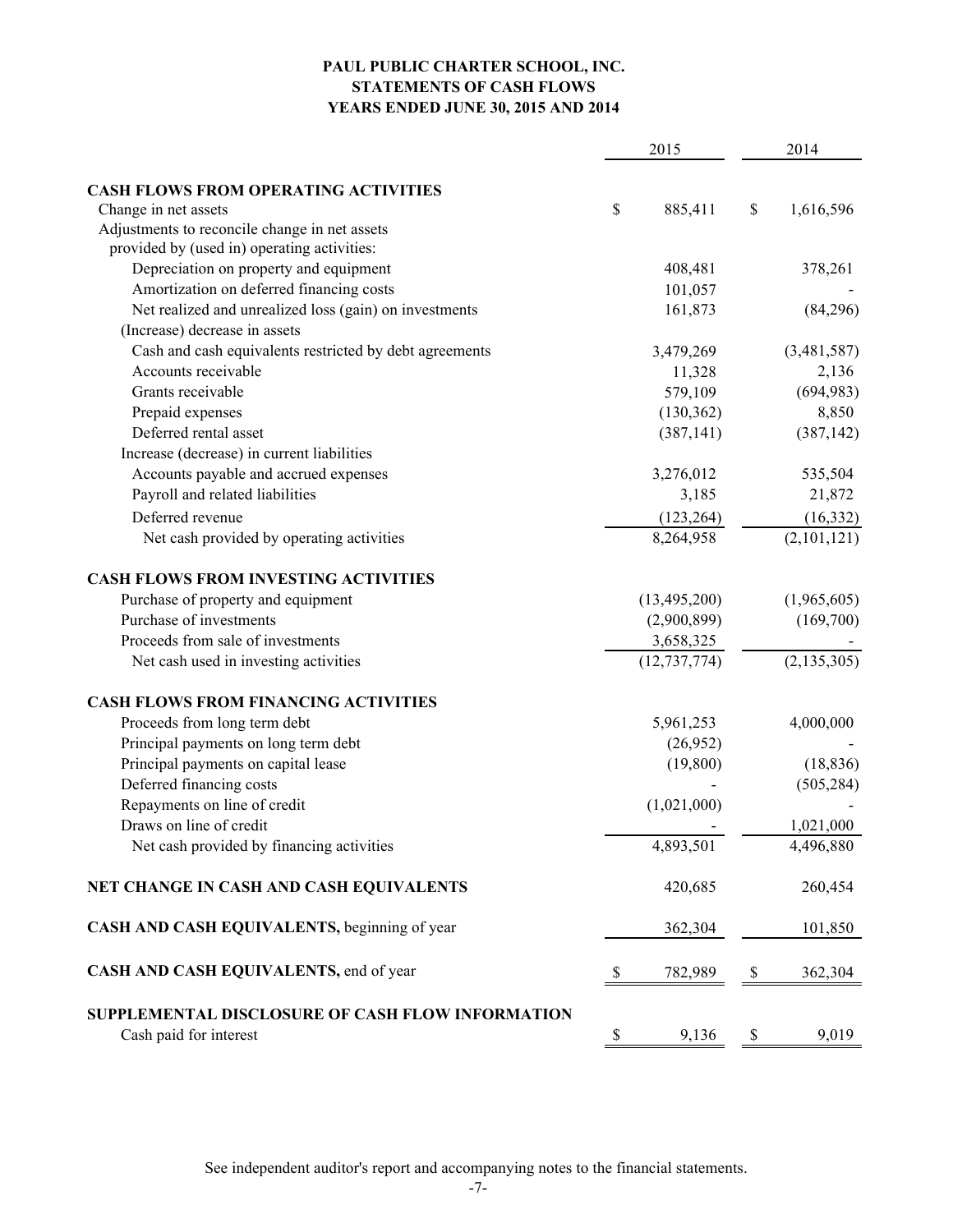## **NOTE A – ORGANIZATION AND PURPOSE**

Paul Public Charter School, Inc. (the "School") was incorporated as a non-stock and not-for-profit organization on July 1, 2000 under the laws of the District of Columbia. The School is an urban public charter school primarily serving minority students from the local neighborhood in sixth through twelfth grade. It is intended to be a twenty-first century learning center and a center in its community where all students experience a demanding academic program. The School is organized around the premise that society has changed dramatically during the past quarter-century and that public schools must change in order to meet new needs.

The School is designed to serve children and adults as integral members of the community; hence, the School is designed to be far more than a traditional service provider. The goal of the School is to provide intellectually challenging experiences required to develop independent, productive, and responsible individuals, who will learn to love learning, will be taught to think critically, and who will demonstrate that they understand the importance of taking active roles in community life. The School's primary sources of support are local appropriations for Charter Schools from the District of Columbia Government, federal entitlements and grants from private foundations.

## **NOTE B – SUMMARY OF SIGNIFICANT ACCOUNTING POLICIES**

## Basis of Accounting

The School's financial statements are prepared on the accrual basis of accounting. Therefore, revenue and related assets are recognized when earned and expenses and related liabilities are recognized as the obligations are incurred.

#### Basis of Presentation

Financial statement presentation follows the Financial Accounting Standards Board (FASB) Accounting Standards Codification (ASC) Topic *Not-for-Profit Entities*. In accordance with the topic, the School is required to report information regarding its financial position and activities according to three classes of net assets:

*Unrestricted Net Assets* – Net assets not subject to donor-imposed stipulations;

*Temporarily Restricted Net Assets* – Net assets subject to donor-imposed stipulations that may or will be met by either actions of the School and/or the passage of time;

*Permanently Restricted Net Assets* – Net assets subject to donor-imposed stipulations that they be maintained permanently by the School. The School had no permanently restricted net assets as of June 30, 2015 and 2014.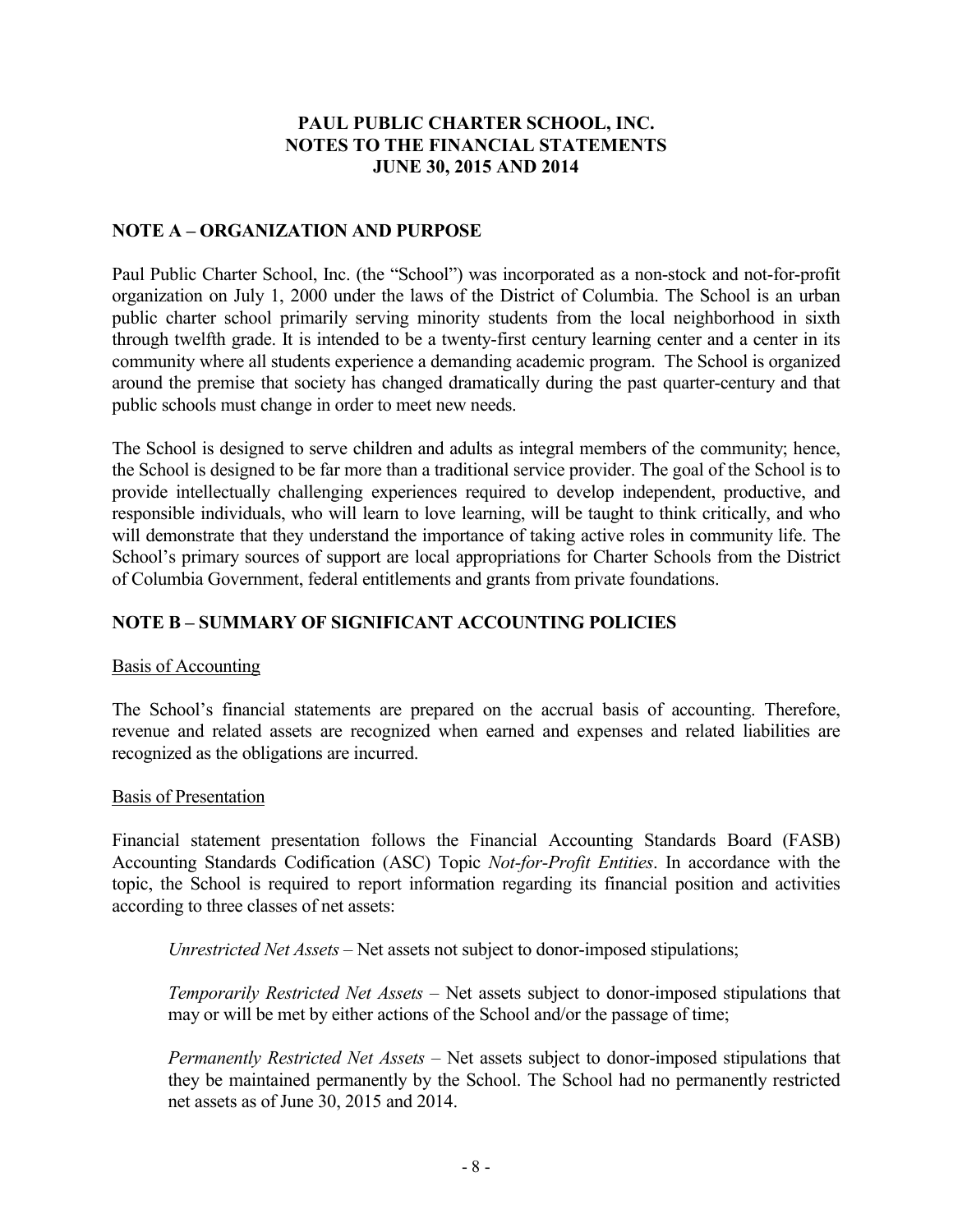#### **NOTE B – SUMMARY OF SIGNIFICANT ACCOUNTING POLICIES** (continued)

#### Use of Estimates

The preparation of financial statements in conformity with U.S. generally accepted accounting principles requires management to make estimates and assumptions that affect certain reported amounts of assets and liabilities and disclosure of contingent assets and liabilities at the date of the financial statements and reported amounts of revenues and expenses during the reporting period. Actual results could differ from those estimates.

#### Cash and Cash Equivalents

The term cash and cash equivalents as used in the accompanying financial statements include currency on hand, demand deposits, and highly liquid investments purchased from financial institutions with a maturity of three months or less.

#### Cash and Cash Equivalents Restricted by Debt Agreements

Cash and cash equivalents restricted by debt agreements is comprised of cash and cash equivalents received by the School as loan proceeds in connection with the long term debt described in Note G.

#### Accounts and Grants Receivable

Accounts receivable related to program service fees are recognized as revenue on the accrual basis of accounting at the time the program activity has occurred. Grants receivable consist of unsecured amounts due from public funding sources whose ability to pay are subject to appropriations. Accounts and grants receivable are stated at the amount management expects to collect from outstanding balances. Management believes that all accounts and grants receivable balances will be collected within one year or less; therefore, no allowance for doubtful accounts has been recorded.

#### Investments

As of June 30, 2015, investments consist of investment funds carried at fair value. As of June 30, 2014, investments consist of money market funds, reported at cost which approximates fair value, and mutual funds based on quoted market prices. Investment gains or losses (including interest and dividends) are included in the statement of activities as increases or decreases in net assets.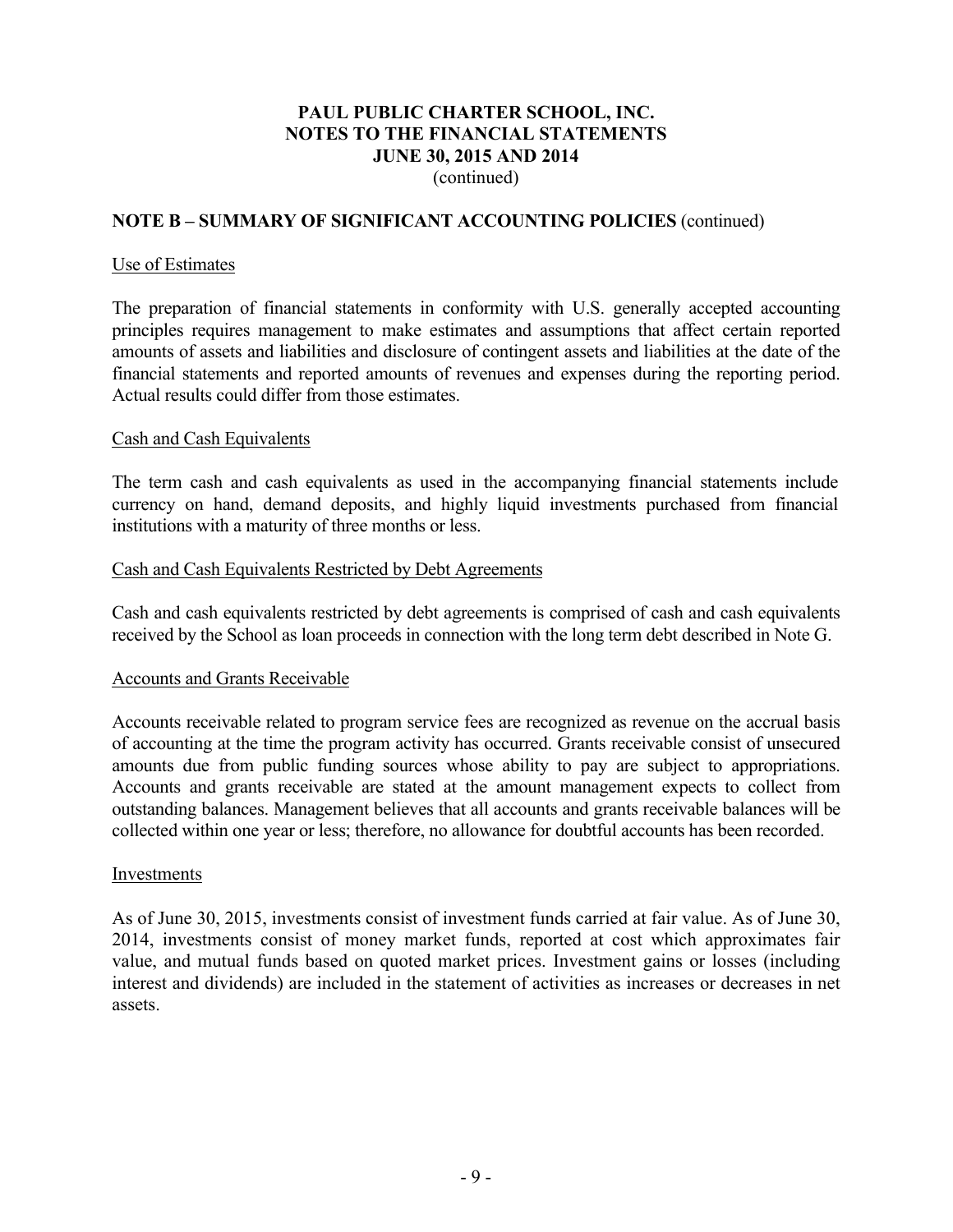#### **NOTE B – SUMMARY OF SIGNIFICANT ACCOUNTING POLICIES** (continued)

#### Investments Restricted by Debt Agreements

In accordance with the terms of the Building Hope Loan and OPCSFS Loan agreements (see Note G), amounts of \$1,200,000 and \$1,000,000, respectively, were required to be held in collateral escrow accounts for which the lenders have the right to draw from in the event of non payment. If the collateral escrow account reduces below these established amounts, the School is required to fund the accounts to maintain the required balances. These investments restricted by debt agreements are comprised of equity and fixed income investment funds (see Note D).

#### Property and Equipment

Property and equipment are stated at cost, or at fair market value if donated. Expenditures for maintenance and repairs which do not improve or extend the life of the respective asset are charged to expense when incurred. Renewals and betterments that materially extend the life of the asset are capitalized. Depreciation is computed using the straight line method over the estimated useful lives of the assets, which range from 2 to 39 years. Leasehold improvements are amortized over the lessor of their useful life or the lease term.

#### Deferred Financing Costs

Financing costs incurred to secure financing are capitalized and are amortized over the life of the debt, which estimates the interest method.

#### Deferred Revenue

Deferred revenue results from per pupil appropriation income received in the current fiscal year and deferred until the next fiscal year in which the service is performed.

#### Private Gifts and Grants

Private gifts and grants received are recorded as unrestricted, temporarily restricted or permanently restricted support, depending on the existence and/or nature of any donor restrictions. When a restriction expires (that is, when a stipulated time restriction ends or the purpose of the restriction is accomplished), temporarily restricted net assets are reclassified to unrestricted net assets and reported in the statement of activities as net assets released from restrictions. Grant revenues are received primarily from the District of Columbia Government. The grants are subject to audit by the grantor agencies. Such audits could result in a request for reimbursement by the agency for expenditures disallowed under the terms and conditions of the appropriate grantor. No provision for possible adjustment has been made in the accompanying financial statements because, in the opinion of management, such adjustment, if any, would not have a material effect on the financial statements.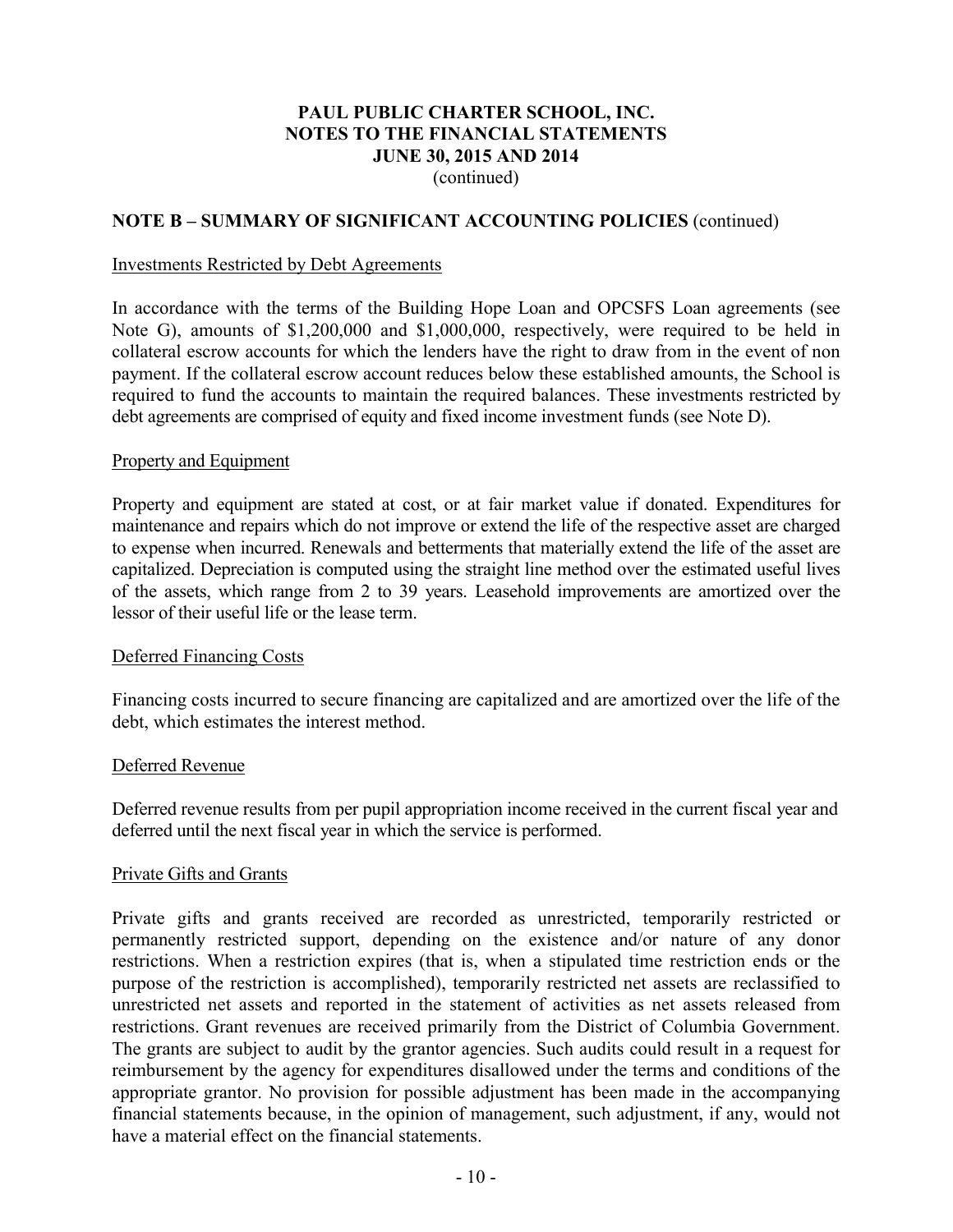#### **NOTE B – SUMMARY OF SIGNIFICANT ACCOUNTING POLICIES** (continued)

#### Donated Goods and Services

Donated goods and services are recorded at fair value at the date of donation. During the year ended June 30, 2015, the School received \$22,565 in donated goods from a charity nonprofit that included items to support the School's growing athletic program. Additionally, the School received \$55,000 in donated services from a nonprofit foundation that provided volunteer services to support the School's Key Messages and Brand Strategy project. During the year ended June 30, 2014, the School received \$4,241 in donated goods. Donated revenue is included on the statement of activities as private gifts and grants with the related donated expenses included in total program expenses.

#### Functional Allocation of Expenses

The costs of providing the various programs and other activities have been summarized on a functional basis in the statement of activities. Accordingly, certain costs have been allocated among the programs and supporting services benefited.

#### **NOTE C – INCOME TAXES**

The School qualifies as a tax exempt organization under Section  $501(c)(3)$  of the Internal Revenue Code. In addition, the School is classified as an entity that is not a private foundation under Section  $509(a)(1)$ .

The School adopted the accounting of uncertainty in income taxes as required by the Income Taxes topic of the FASB ASC. This topic requires the School to determine whether a tax position is more likely than not to be sustained upon examination by the applicable taxing authority, including resolution of any related appeals or litigation processes, based on the technical merits of the position. The tax benefit to be recognized is measured as the largest amount of benefit that is more than fifty percent likely of being recognized upon ultimate settlement which could result in the School recording a tax liability that would reduce its net assets.

The School has analyzed its tax positions, and has concluded that no liability for unrecognized tax benefits should be recorded related to any uncertain tax positions taken on returns filed for open tax years (2012-2014), or expected to be taken in its 2015 tax return. The School is not aware of any tax positions for which it believes that there is a reasonable possibility that the total amounts of unrecognized tax benefits will change materially in the next twelve months.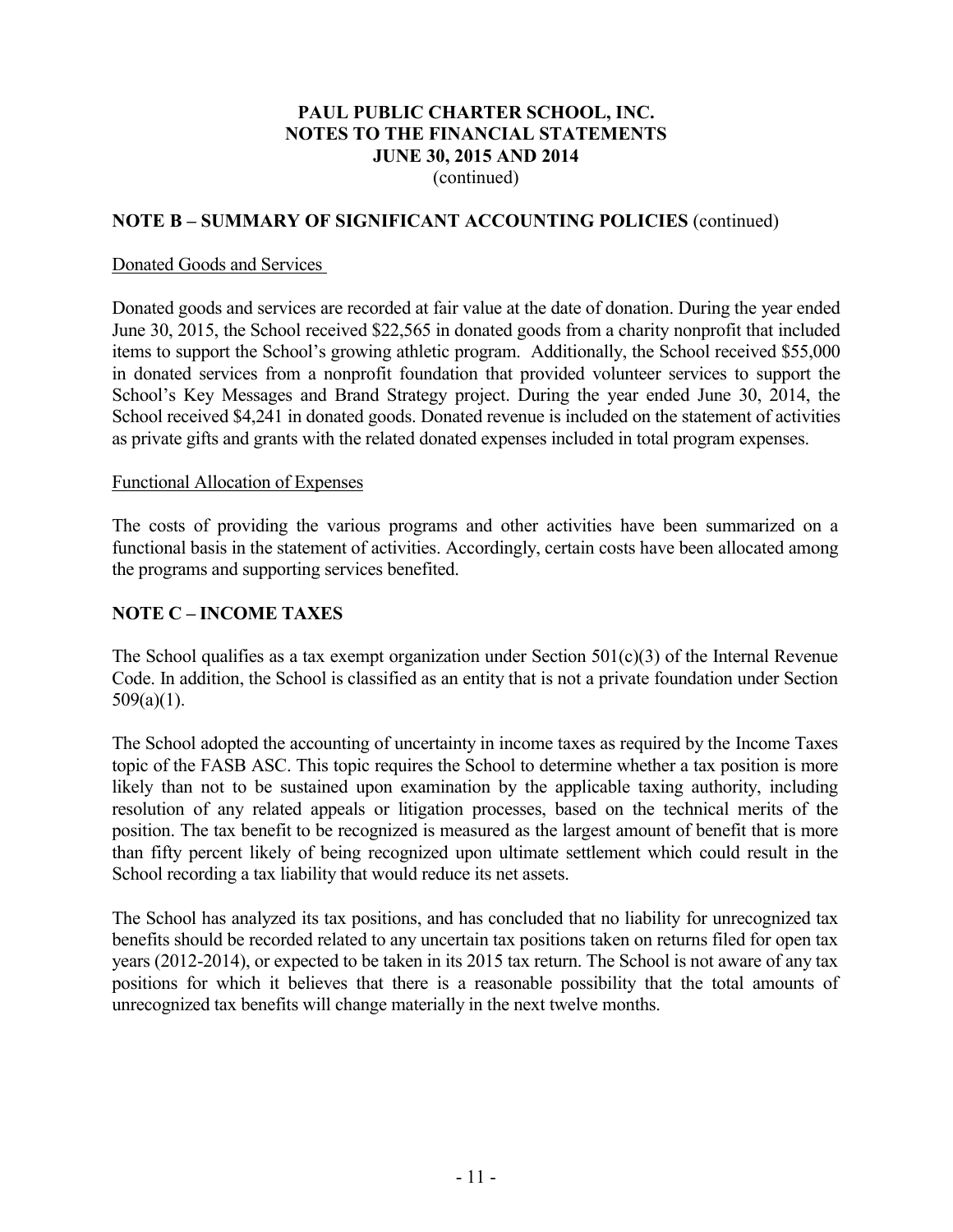#### **NOTE D – INVESTMENTS AND FAIR VALUE MEASUREMENTS**

Fair value, as defined in the fair value measurement accounting guidance, is the price that would be received to sell an asset or paid to transfer a liability in an orderly transaction between market participants at the measurement date, or exit price.

The guidance on fair value measurement accounting requires that the School make assumptions market participants would use in pricing an asset or liability based on the best information available. The School considers factors that were not previously measured when determining the fair value of financial instruments. These factors include nonperformance risk (the risk that the obligation will not be fulfilled) and credit risk, of the reporting entity (for liabilities) and of the counterparty (for assets). The fair value measurement guidance prohibits inclusion of transaction costs and any adjustments for blockage factors in determining the instruments' fair value. The principal or most advantageous market should be considered from the perspective of the reporting entity.

Fair value, where available, is based on observable quoted market prices. Where observable prices or inputs are not available, several valuation models and techniques are applied. These models and techniques attempt to maximize the use of observable inputs and minimize the use of unobservable inputs. The process involves varying levels of management judgment, the degree of which is dependent on the price transparency of the instruments or market and the instruments' complexity. Fair values of these investment funds are based on net asset value and provided by the fund investment managers.

To increase consistency and enhance disclosure of the fair value of financial instruments, the fair value measurement accounting guidance established a fair value of inputs to the valuation in technique, into a three-level fair value hierarchy. A financial instrument's level within the fair value hierarchy is based on the lowest level of input significant to the fair value measurement, where Level 1 is the highest and Level 3 is the lowest. The three levels are defined as follows:

*Level 1* – Observable inputs such as quoted prices in active markets. Active markets are those in which transactions for the asset or liability occur with sufficient frequency and volume to provide pricing information on an ongoing basis.

*Level 2* – Inputs other than quoted prices in active markets that are either directly or indirectly observable. These include quoted market prices for similar assets or liabilities, quoted market prices for identical or similar assets in markets that are not active, adjusted quoted market prices, inputs from observable data such as interest rate and yield curves, volatilities or default rates observable at commonly quoted intervals or inputs derived from observable market data by correlation or other means.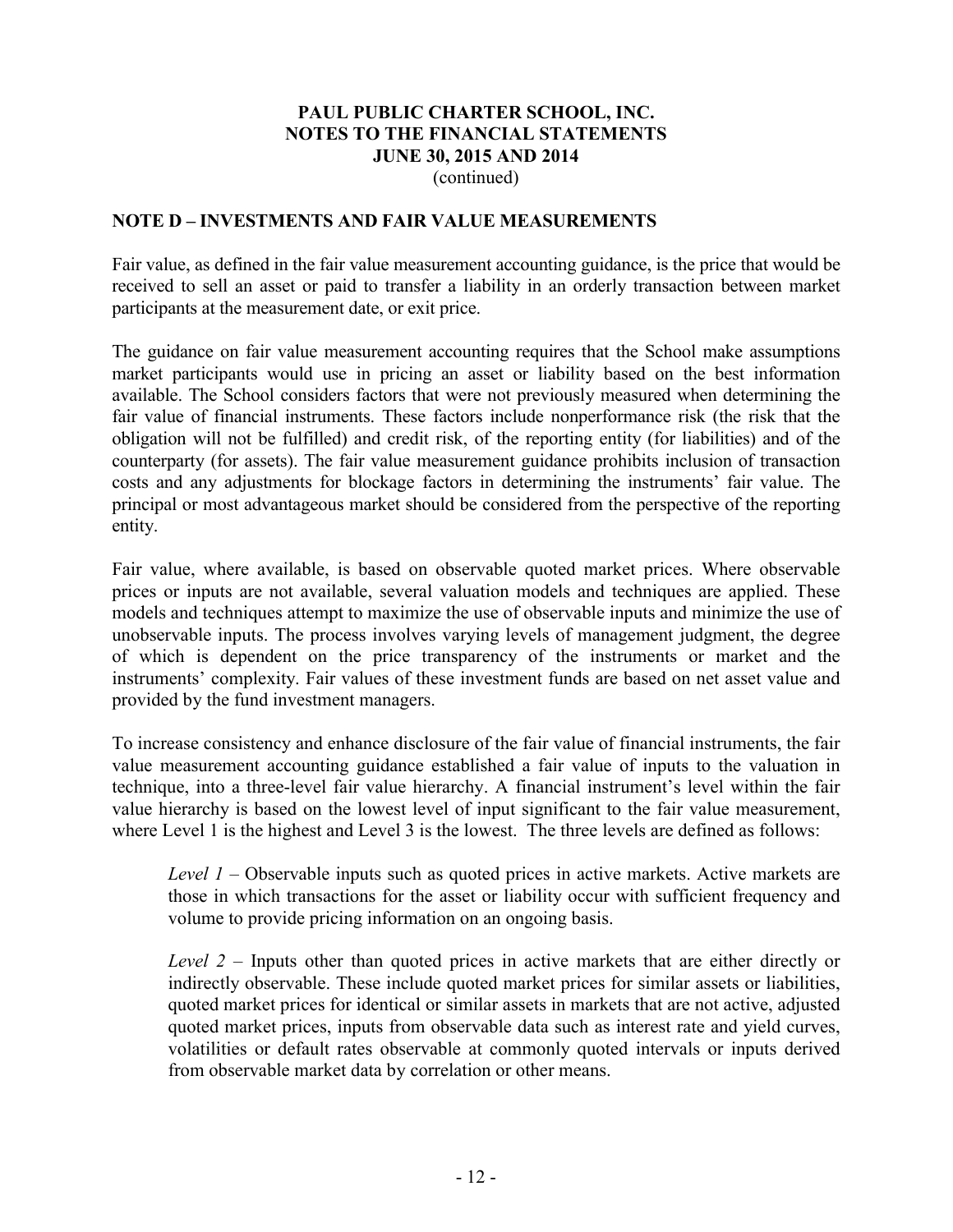#### **NOTE D – INVESTMENTS AND FAIR VALUE MEASUREMENTS** (continued)

*Level 3* – These are investments where values are based on prices or valuation techniques that require inputs that are both unobservable and significant to the overall fair value measurement. These inputs reflect certain assumptions by management about the assumptions market participants would use in pricing the investments. These investments include non-readily marketable securities that do not have an active market.

The School's investments as of June 30, 2015 include investment funds which are not traded on a national exchange or over-the-counter markets, and therefore quoted market prices are not readily available. These investments are valued at net asset value per share that has been calculated in accordance with, and provided by, the investment company, which reports the underlying investments at fair value. Underlying investments contain, but are not limited to, marketable common stocks, other marketable equity-type investments, and marketable securities of intermediate and longer-term maturities.

The net assets value per share are calculated each business day and are accounted for on a trade date, fully accrued basis. Unit values for deposits and withdrawal are based on the net asset values per share determined as of the close of the last business day of the month. These investment funds were deemed to use level 2 inputs based on the redemption terms of the funds. The investment funds may be redeemed on or within three months of the measurement date at the reported net asset value per share.

The following table presents the School's fair value hierarchy for investments measured on a recurring basis as of June 30, 2015:

|                                |   | Level 1 |   | Level 2   |   | Level 3 |   | Total     |
|--------------------------------|---|---------|---|-----------|---|---------|---|-----------|
| Equity                         |   |         |   |           |   |         |   |           |
| Multi-Strategy Equity Funds    | S |         | S | 1,138,263 | S |         | S | 1,138,263 |
| Fixed Income                   |   |         |   |           |   |         |   |           |
| Multi-Stategy Bond Funds       |   |         |   | 1,582,519 |   |         |   | 1,582,519 |
| <b>Intermediate Term Funds</b> |   |         |   | 49,930    |   |         |   | 49,930    |
| <b>Total Fixed Income</b>      |   |         |   | 1,632,449 |   |         |   | 1,632,449 |
| <b>Total Investments</b>       |   |         |   | 2,770,712 |   | ۰       |   | 2,770,712 |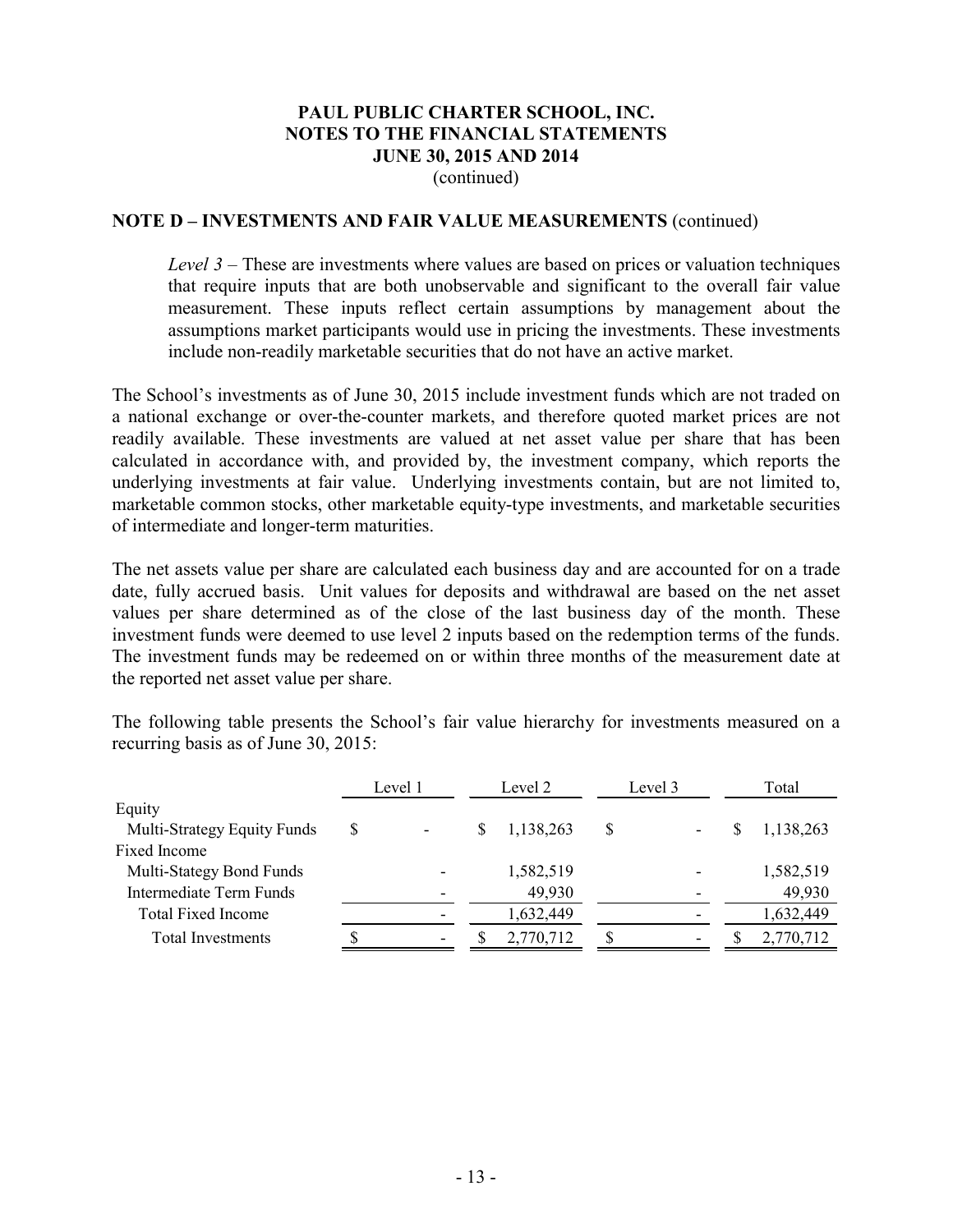(continued)

## **NOTE D – INVESTMENTS AND FAIR VALUE MEASUREMENTS** (continued)

The following table presents the School's fair value hierarchy for investments measured on a recurring basis as of June 30, 2014:

|                              | Level 1   | Level 2 |                          | Level 3 |                          | Total     |
|------------------------------|-----------|---------|--------------------------|---------|--------------------------|-----------|
| Money market funds           | 1,361,621 |         | -                        |         | $\overline{\phantom{a}}$ | 1,361,621 |
| Mutual funds<br>Fixed Income | 2,328,390 |         | $\overline{\phantom{0}}$ |         | $\overline{\phantom{a}}$ | 2,328,390 |
| <b>Total Investments</b>     | 3,690,011 |         | ۰                        |         | $\overline{\phantom{a}}$ | 3,690,011 |

Net investment gain (loss) for the years ended June 30, 2015 and 2014, consisted of the following:

|                                  |   | 2015       | 2014 |         |  |
|----------------------------------|---|------------|------|---------|--|
| Interest and dividends           | S | 108,909    |      | 172,274 |  |
| Realized gains                   |   | 69,470     |      | 16,969  |  |
| Unrealized gains (losses)        |   | (231, 343) |      | 67,327  |  |
| Total Net Investment Gain (Loss) |   | (52,964)   |      | 256,570 |  |

During 2015, there were transfers of approximately \$2,900,000 between fair value hierarchies.

## **NOTE E – PROPERTY AND EQUIPMENT**

Property and equipment are consisted of the following:

|                               |    | 2015         |    | 2014        |
|-------------------------------|----|--------------|----|-------------|
| Furniture and fixtures        | \$ | 612,634      | \$ | 419,030     |
| Equipment                     |    | 1,971,820    |    | 1,771,054   |
| Leasehold improvements        |    | 4,253,681    |    | 4,158,767   |
| Computer software             |    | 237,633      |    | 237,633     |
| Modular classroom building    |    | 287,650      |    | 287,650     |
| Construction in progress      |    | 14,840,038   |    | 1,834,121   |
|                               |    | 22, 203, 456 |    | 8,708,255   |
| Less accumulated depreciation |    | (3,433,619)  |    | (3,025,137) |
| Property and Equipment, net   | ፍ  | 18,769,837   | ፍ  | 5,683,118   |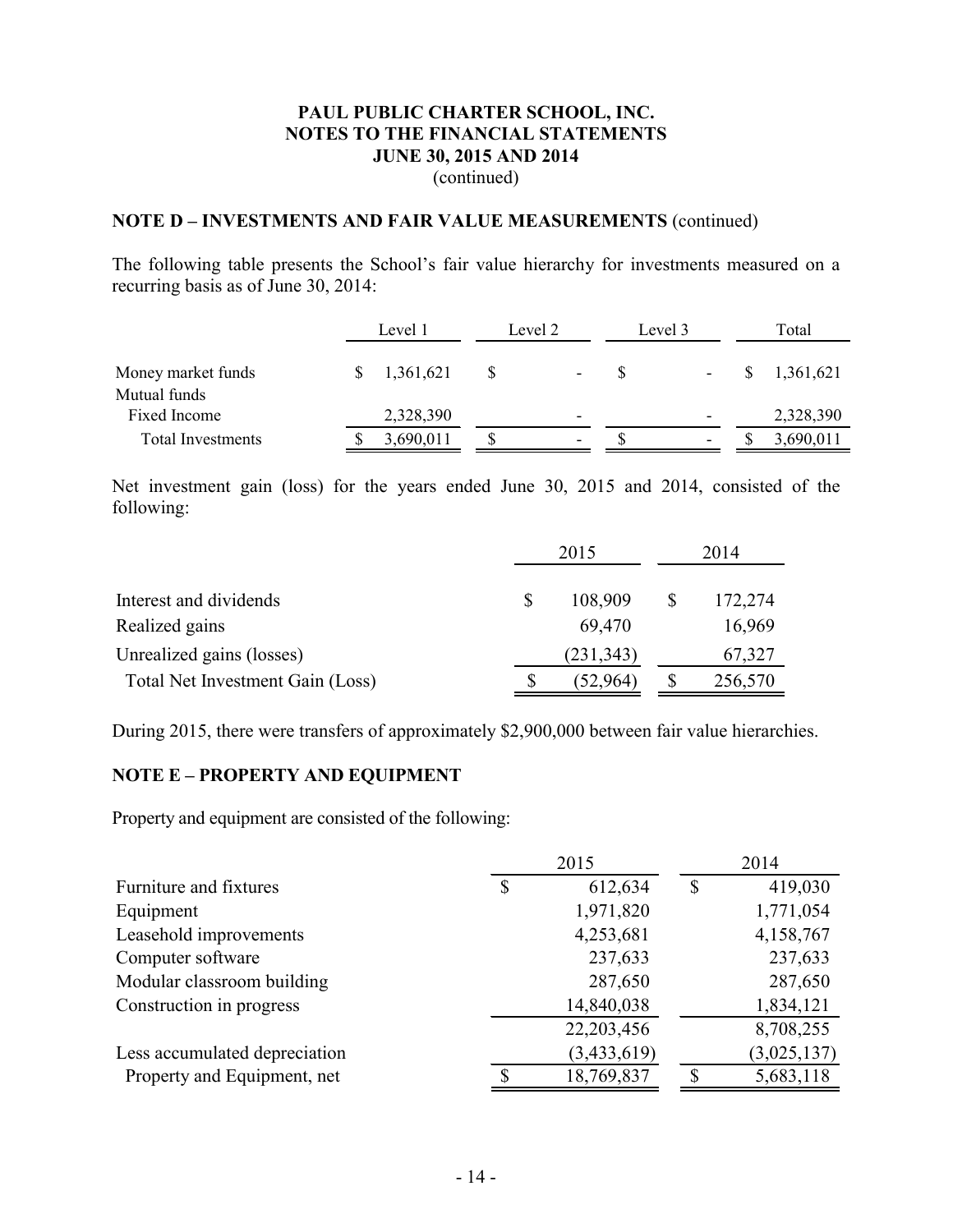(continued)

## **NOTE E – PROPERTY AND EQUIPMENT** (continued)

Depreciation and amortization expense for the years ended June 30, 2015 and 2014 totaled \$408,481 and \$378,260, respectively. The cost of capital leased equipment totaled \$97,609. Depreciation expense attributed to capital leased assets as of June 30, 2015 and 2014 totaled \$12,237 and \$12,237, respectively. Accumulated depreciation for capital leased assets for the years ended June 30, 2015 and 2014 was \$40,790 and \$28,553, respectively.

#### **NOTE F – DEFRRED FINANCING COSTS**

The following is a summary of deferred financing costs as of June 30:

|                                 | 2015       |  | 2014    |
|---------------------------------|------------|--|---------|
|                                 |            |  |         |
| Loan fees                       | 505,284    |  | 505,284 |
| Less allowance for amortization | (101, 057) |  | ٠       |
| Deferred financing costs, net   | 404.227    |  | 505,284 |

## **NOTE G – LONG-TERM DEBT**

#### Line of Credit

On August 1, 2007, the School entered into a line of credit agreement with an investment bank with an interest rate of 30 day LIBOR index plus 2%. The line of credit was secured by the investment accounts maintained by the School at that investment bank. The maximum amount the School can borrow is set at 65% of the unrestricted funds held in the investment accounts. There was no scheduled repayment of the principal amount as long as funds outstanding do not exceed the 65% ceiling; however, the line of credit is a demand loan, meaning the investment bank may require full or partial payment of the outstanding balance at any time. The outstanding balance on the line of credit as June 30, 2015 and 2014 was \$0 and \$1,021,000, respectively.

#### Other Financing

On June 12, 2014, the School secured three associated loans to finance renovations and developments of the School's facility and payment of facility rent. These three loans comprised of \$16,100,000 with Bank of America (BOA Loan), \$2,000,000 with the District of Columbia's Office of Public Charter School Financing and Support (OPCSFS Loan), and \$2,000,000 with Building Hope, a District of Columbia nonprofit corporation (Building Hope Loan). The BOA Loan is senior to the OPCSFS and Building Hope Loan per the terms of the agreements. Draws must be in simultaneous and even amounts between the OPCSFS Loan and Building Hope Loan.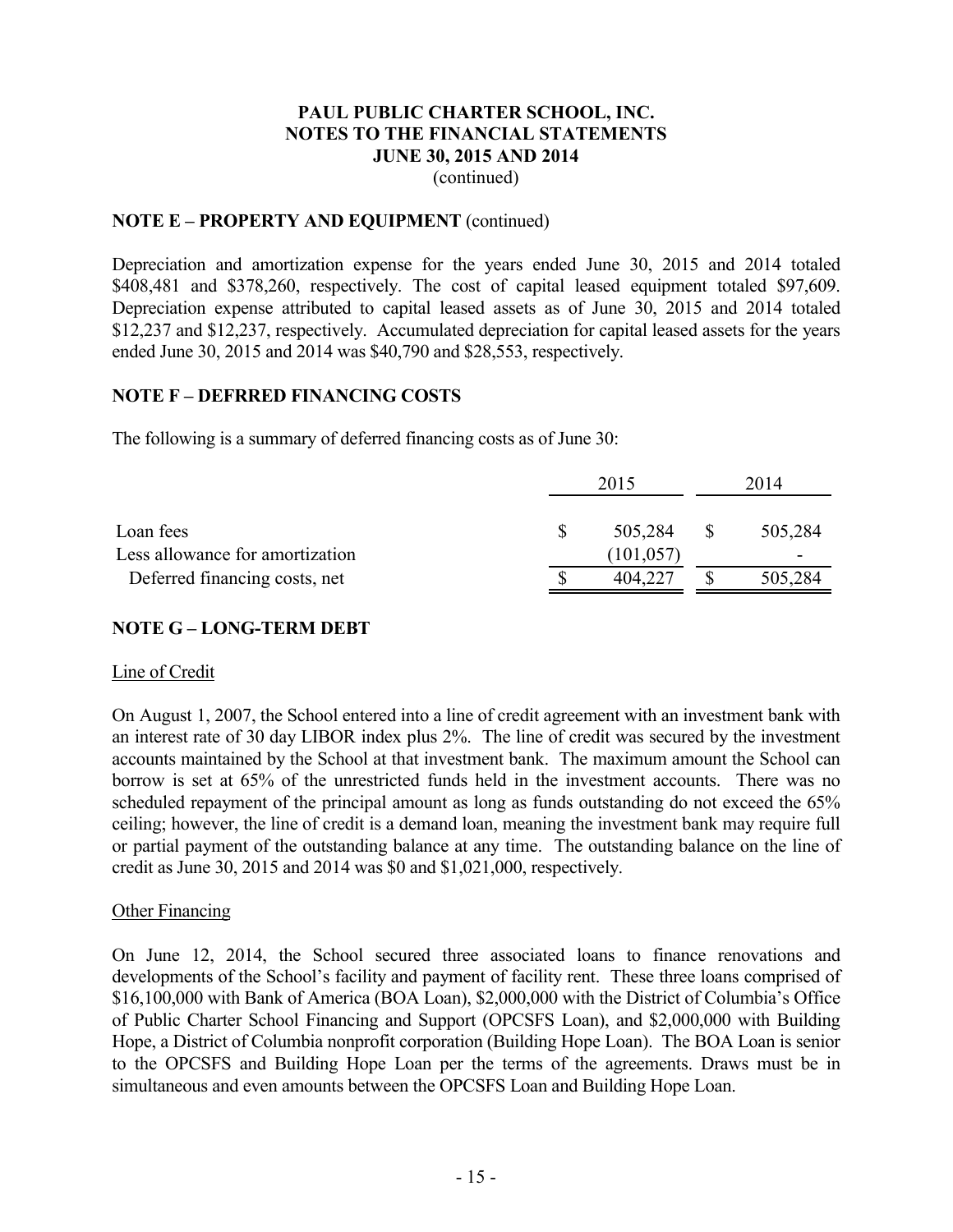(continued)

## **NOTE G – LONG-TERM DEBT** (continued)

#### Other Financing (continued)

The terms of the BOA Loan require the OPCSFS Loan and Building Hope Loan to be drawn completely prior to drawing from the BOA Loan funds. Draws from the BOA Loan can be made not more frequently than monthly. Interest accrues daily at an annual rate of LIBOR daily floating rate plus 375 basis points (3.90% as of June 30, 2015 and 2014). Interest only payments are due quarterly through April 1, 2015. Principal plus interest payments are due quarterly in arrears beginning April 1, 2015 and paid over a 25 year amortization schedule. The BOA Loan is subject to additional principal payments based on a factor of a portion of annual grant and contribution income. The BOA Loan matures on June 12, 2019. The outstanding principal on the BOA Loan as of June 30, 2015 and 2014 was \$5,961,253 and \$0, respectively.

The OPCSFS Loan is for a term of five years with interest of 4.5% per annum. Interest only payments are due quarterly through January 31, 2015. Thereafter, principal and interest payments are due quarterly based upon a 15 year amortization schedule, beginning September 2015. The balance outstanding on the loan as of June 30, 2015 and 2014 was \$2,000,000.

The Building Hope Loan is for a term of five years with interest of 6% per annum. Interest only payments are due quarterly through January 31, 2015. Thereafter, principal and interest payments are due quarterly based upon a 15 year amortization schedule. The balance outstanding on the loan as of June 30, 2015 and 2014 was \$1,973,048 and \$2,000,000.

Per the terms of the BOA Loan, America's Charter School Finance Corporation (an affiliate of Building Hope) and OPCSFS issued credit enhancements of \$500,000 each to the School to secure the loans.

The BOA Loan is collateralized by all real and personal property of the School. The collateral for the Building Hope Loan and OPCSFS Loan is a second lien on all facility improvements, per pupil payments, facility allowances, and all other revenue attributable to the facility.

The aforementioned loan agreements contain certain restricted, financial, and nonfinancial covenants. In the opinion of management, the School has complied with the required covenants.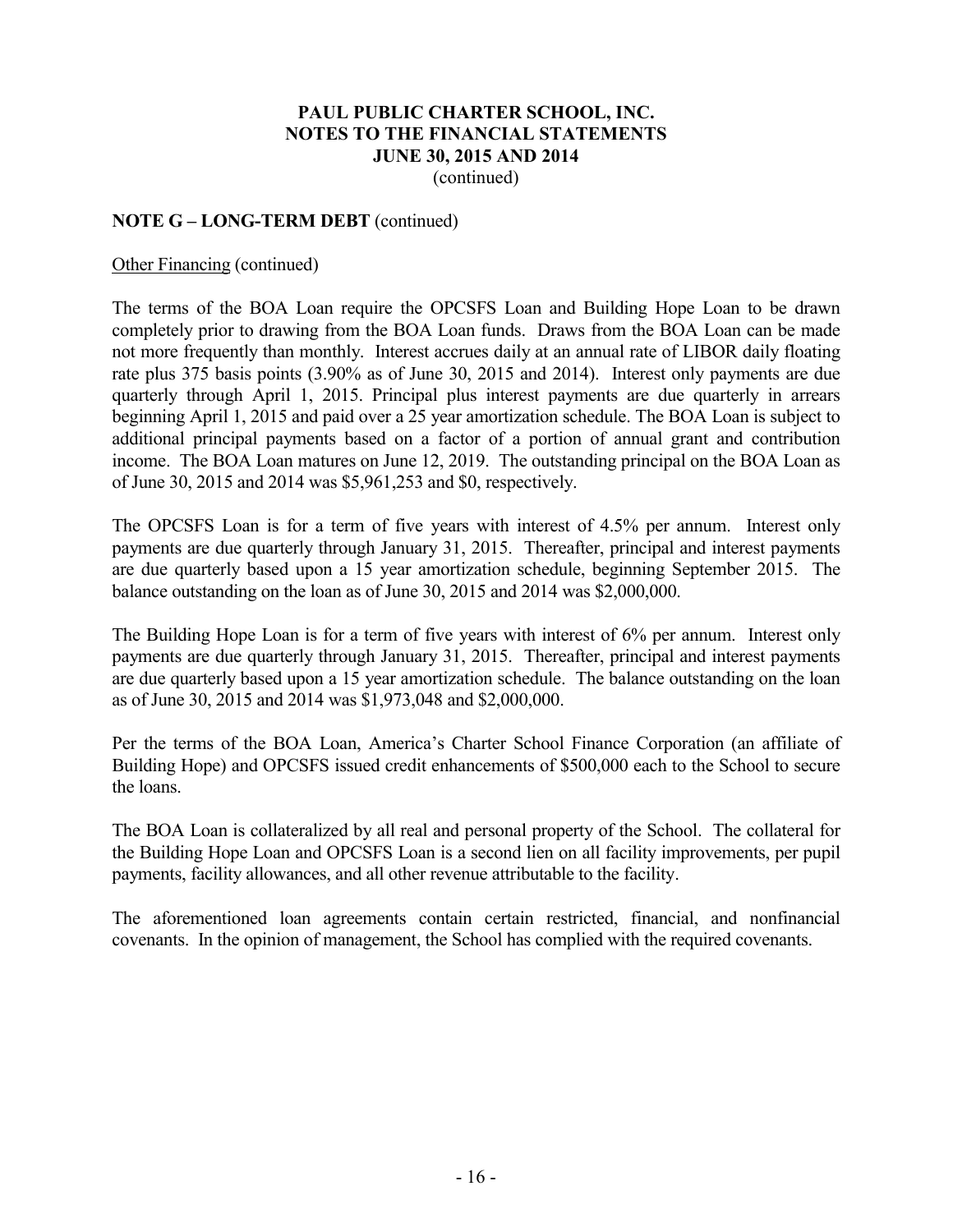(continued)

#### **NOTE G – LONG-TERM DEBT** (continued)

Future minimum payments on long-term debt are as follows for years ending June 30:

| 2016       | \$ | 429,306   |
|------------|----|-----------|
| 2017       |    | 439,277   |
| 2018       |    | 449,792   |
| 2019       |    | 3,624,641 |
| 2020       |    | 242,492   |
| Thereafter |    | 4,748,793 |
| Total      | S  | 9,934,301 |

#### **NOTE H – CAPITAL LEASE PAYABLE**

The School entered into a capital lease for copying equipment on February 1, 2012, secured by the equipment. The obligation under the capital lease has been recorded at the present value of future minimum lease payments, discounted at an interest rate of 5%.

Future minimum payments under capital leases are as follows for the years ended June 30:

| 2016                               | 22,104   |
|------------------------------------|----------|
| 2017                               | 14,736   |
| Total                              | 36,840   |
| Less: Amount representing interest | (1, 564) |
| Present value of future payments   | 35,276   |

#### **NOTE I – TEMPORARILY RESTRICTED NET ASSETS**

Temporarily restricted net assets as of June 30, 2015 and 2014 were restricted for the following purpose:

|                          | 2015 |         | 2014          |  |
|--------------------------|------|---------|---------------|--|
| New Schools Venture Fund | \$   | 100,000 | \$<br>385,386 |  |
| International study      |      |         | 10,620        |  |
| Flamboyan                |      | 10,000  |               |  |
| Other                    |      | 1,000   | 227           |  |
| Total                    | S    | 111,000 | 396,233       |  |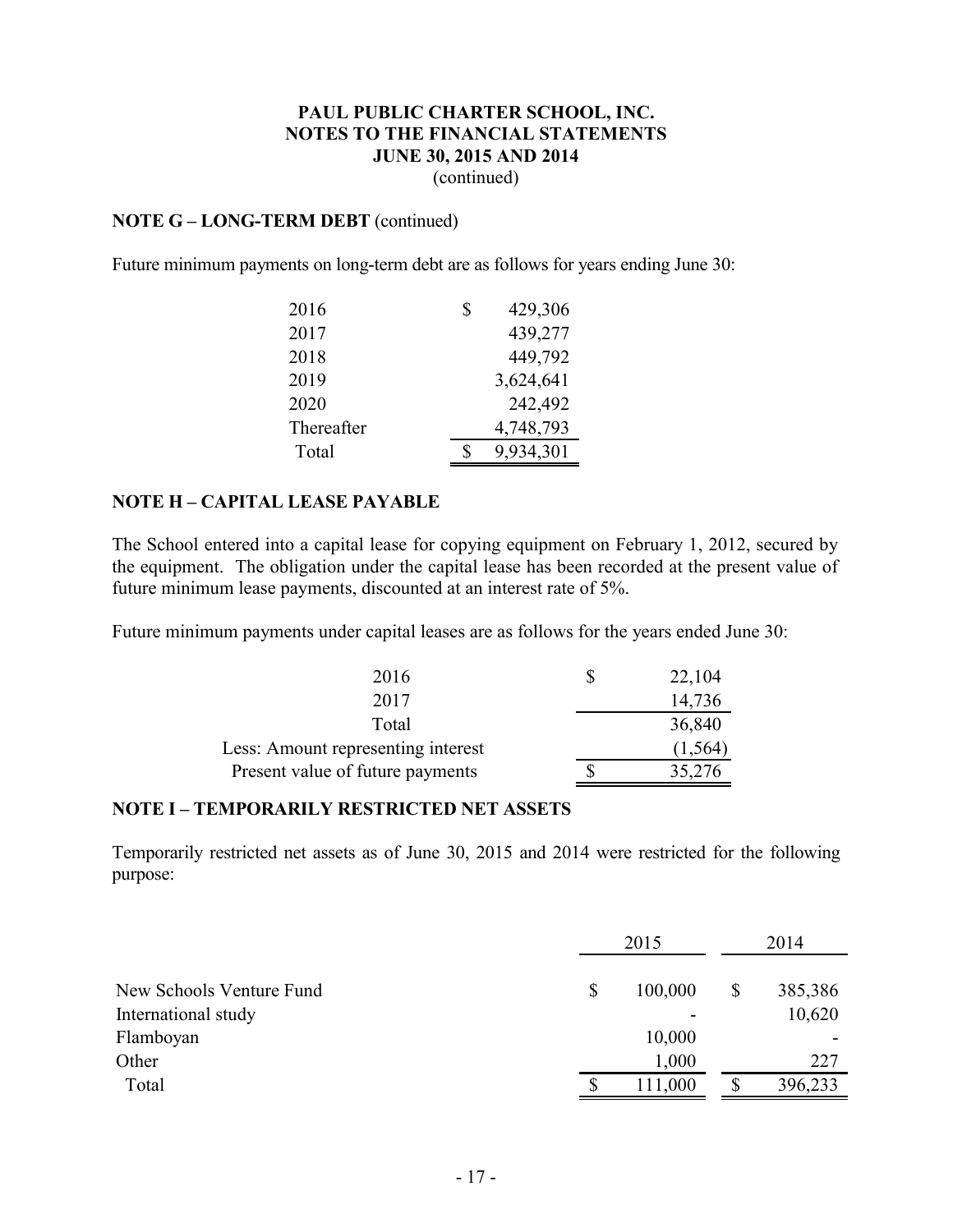(continued)

#### **NOTE J – RETIREMENT PLAN**

The School maintains a salary reduction plan under Section 403(b) of the Internal Revenue Code ("the Plan"). Employees that work 20 hours or more per week are eligible to participate in the Plan. The School contributes a discretionary percentage of compensation, which is determined by the Board of Trustees. The School is currently making employer matching contributions of 100% up to 3% of annual employee compensation and an additional employer discretionary contribution of 3% of annual employee compensation regardless of the amount the employee deferred. Employees are immediately vested 100% in their respective contributions and become 100% vested in employer contribution after two years of service. For the years ended June 30, 2015 and 2014 employer contributions totaled \$335,401 and \$316,998, respectively.

## **NOTE K – LEASE COMMITMENTS**

The School entered into a lease agreement with the District of Columbia Public Schools for facility space located at 5901  $9<sup>th</sup>$  Street NW, Washington, DC on August 11, 2003. The term of the lease is from September 1, 2003 to August 31, 2018 with options to renew for three consecutive periods of five additional years each. On July 1, 2013 the lease agreement was amended. The revised term of the lease is from July 1, 2013 to June 30, 2038, with option to extend for one additional period of twenty five years. The monthly lease payments are \$41,923 for the first five years and \$2,137 for years eleven through twenty-five. No lease payments are due for years six through ten.

Future minimum lease payments are as follows for the years ended June 30:

| 2016       | \$ | 503,070   |
|------------|----|-----------|
| 2017       |    | 503,070   |
| 2018       |    | 503,070   |
| 2019       |    |           |
| 2020       |    |           |
| Thereafter |    | 382,860   |
| Total      | ς  | 1,892,070 |

Rent expense related to the lease for each of the years ended June 30, 2015 and 2014 was \$115,928. The difference between rent paid and straight-line rent expense is reflected as deferred rent in the accompanying statements of financial position.

#### **NOTE L – COMMITMENTS**

Major capital expenses through June 30, 2015 and 2014 were incurred on the renovation and development of the School's facility. The School's major construction commitments through June 30, 2015 are approximately \$3,741,430 to complete the renovation and development.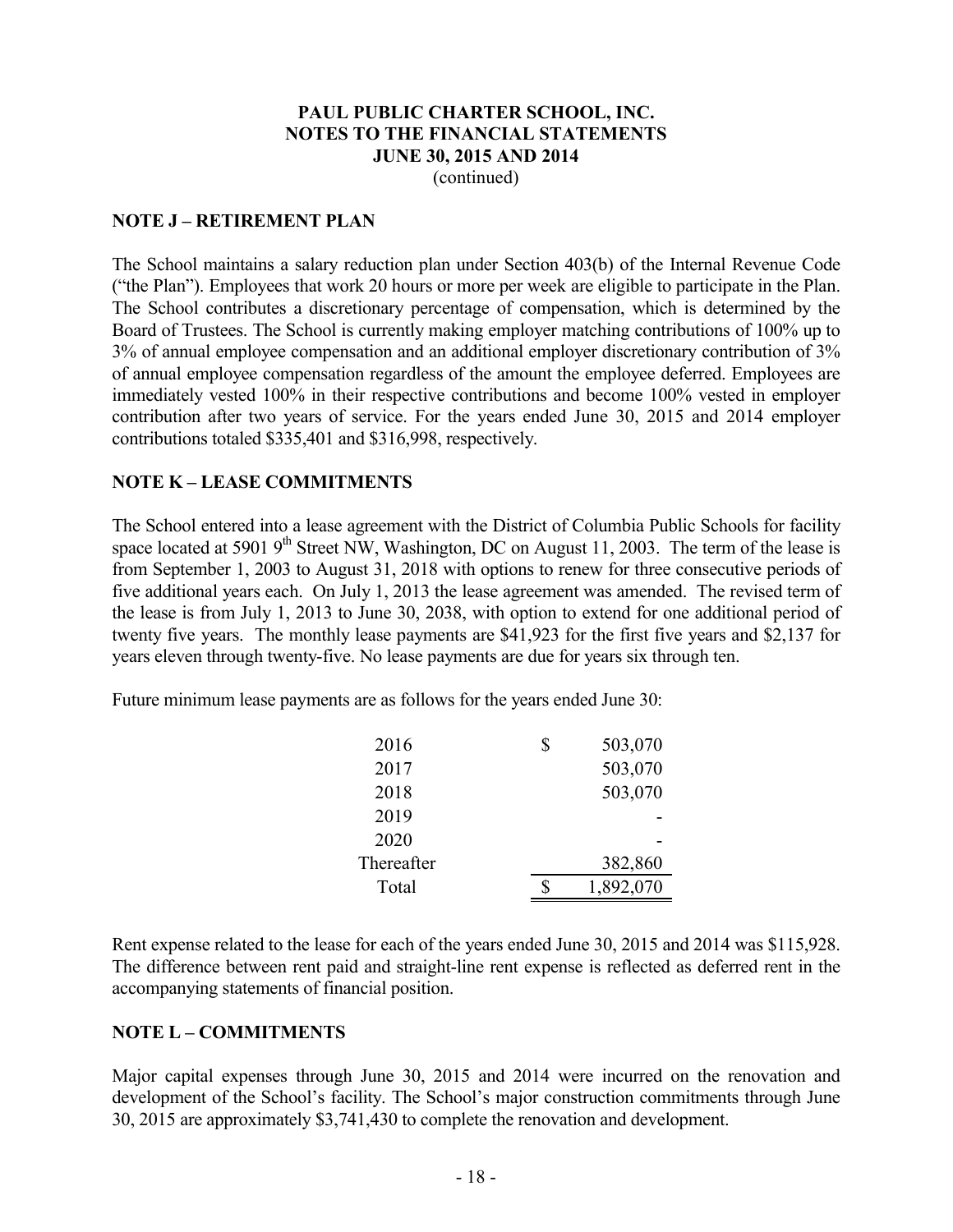(continued)

## **NOTE M – CONCENTRATIONS**

The School is supported primarily through local appropriations, federal grants, and contracts. For the fiscal years ended June 30, 2015 and 2014, approximately 91% and 81% respectively, of total revenue was provided through grants awarded by one local agency.

Balances in certain cash accounts occasionally exceed \$250,000, the maximum amount insured by the Federal Deposit Insurance Corporation. The School has not experienced any losses in such accounts and believes it is not exposed to any significant credit risk.

## **NOTE N – AVERAGE COST PER STUDENT**

For the years ended June 30, 2015 and 2014 the average cost per student was \$17,883 and \$17,172, respectively. This is calculated by dividing total noncapital expenditures, by the school's full-time student enrollment.

#### **NOTE O – SUBSEQUENT EVENTS**

In preparing these financial statements, the School's management has evaluated events and transactions for potential recognition or disclosure through November 20, 2015, which is the date these financial statements were available to be issued. There were no additional events or transactions that were discovered during the evaluation that required recognition or further disclosure.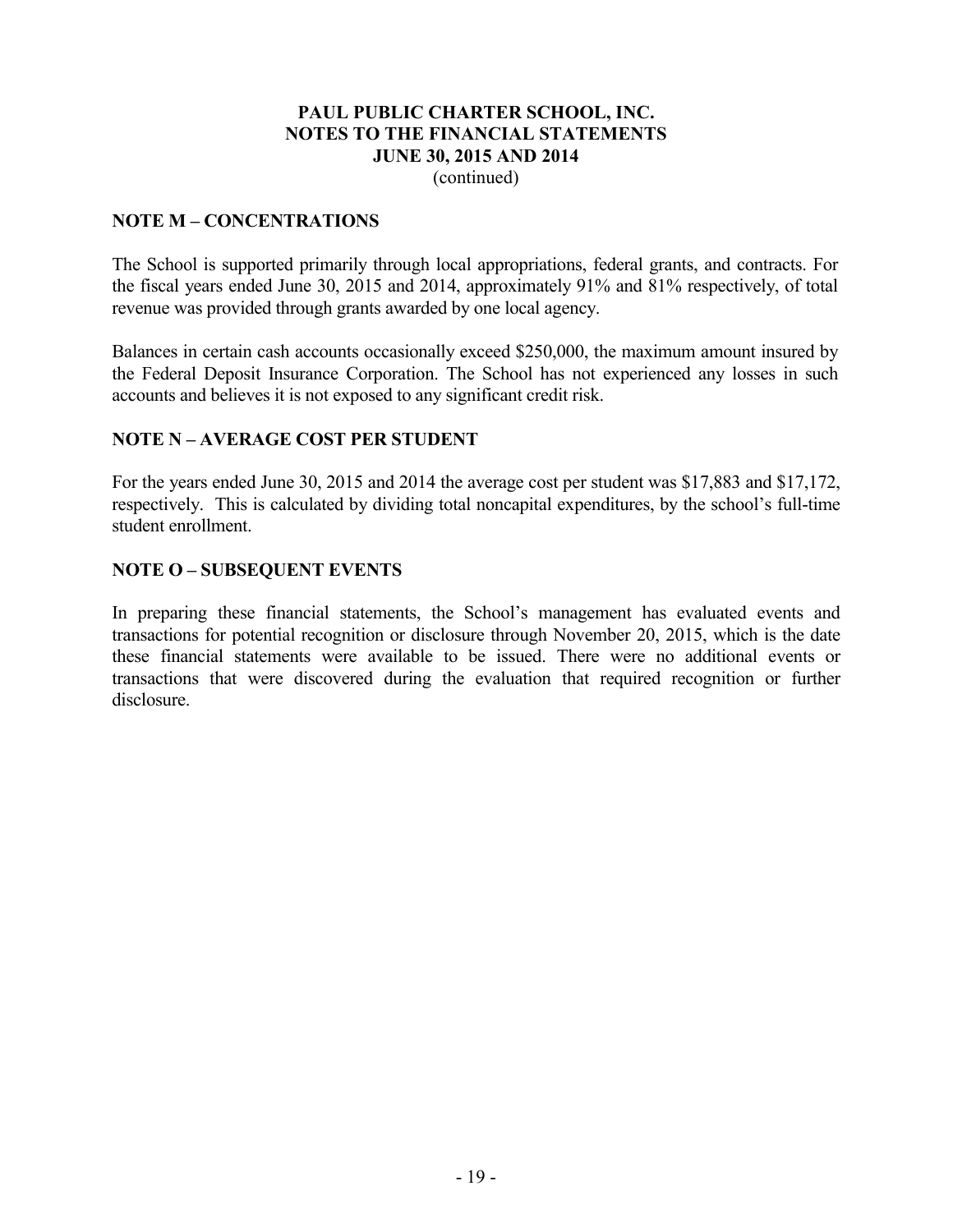

## **Independent Auditor's Report on Internal Control Over Financial Reporting and on Compliance and Other Matters Based on an Audit of Financial Statements Performed in Accordance with** *Government Auditing Standards*

Board of Trustees Paul Public Charter School, Inc. Washington, DC

We have audited, in accordance with the auditing standards generally accepted in the United States of America and the standards applicable to financial audits contained in the *Government Auditing Standards* issued by the Comptroller General of the United States, the financial statements of Paul Public Charter School, Inc. (the School), which comprise the statements of financial position as of June 30, 2015, and the related statements of activities, functional expenses and cash flows, for the year then ended, and the related notes to the financial statements, and have issued our report thereon dated November 20, 2015.

#### **Internal Control Over Financial Reporting**

In planning and performing our audit of the financial statements, we considered the School's internal control over financial reporting (internal control) to determine the audit procedures that are appropriate in the circumstances for the purpose of expressing our opinion on the financial statements, but not for the purpose of expressing an opinion on the effectiveness of the School's internal control. Accordingly, we do not express an opinion on the effectiveness of the School's internal control.

A *deficiency in internal control* exists when the design or operation of a control does not allow management or employees, in the normal course of performing their assigned functions, to prevent, or detect and correct misstatements on a timely basis. A *material weakness* is a deficiency, or a combination of deficiencies, in internal control such that there is a reasonable possibility that a material misstatement of the entity's financial statements will not be prevented, or detected and corrected on a timely basis. A *significant deficiency* is a deficiency, or a combination of deficiencies, in internal control that is less severe than a material weakness, yet important enough to merit attention by those charged with governance.

Our consideration of internal control over financial reporting was for the limited purpose described in the first paragraph of this section and was not designed to identify all deficiencies in internal control over financial reporting that might be material weaknesses or significant deficiencies. Given these limitations, during our audit we did not identify any deficiencies in internal control that we consider to be material weaknesses. However, material weaknesses may exist that have not been identified.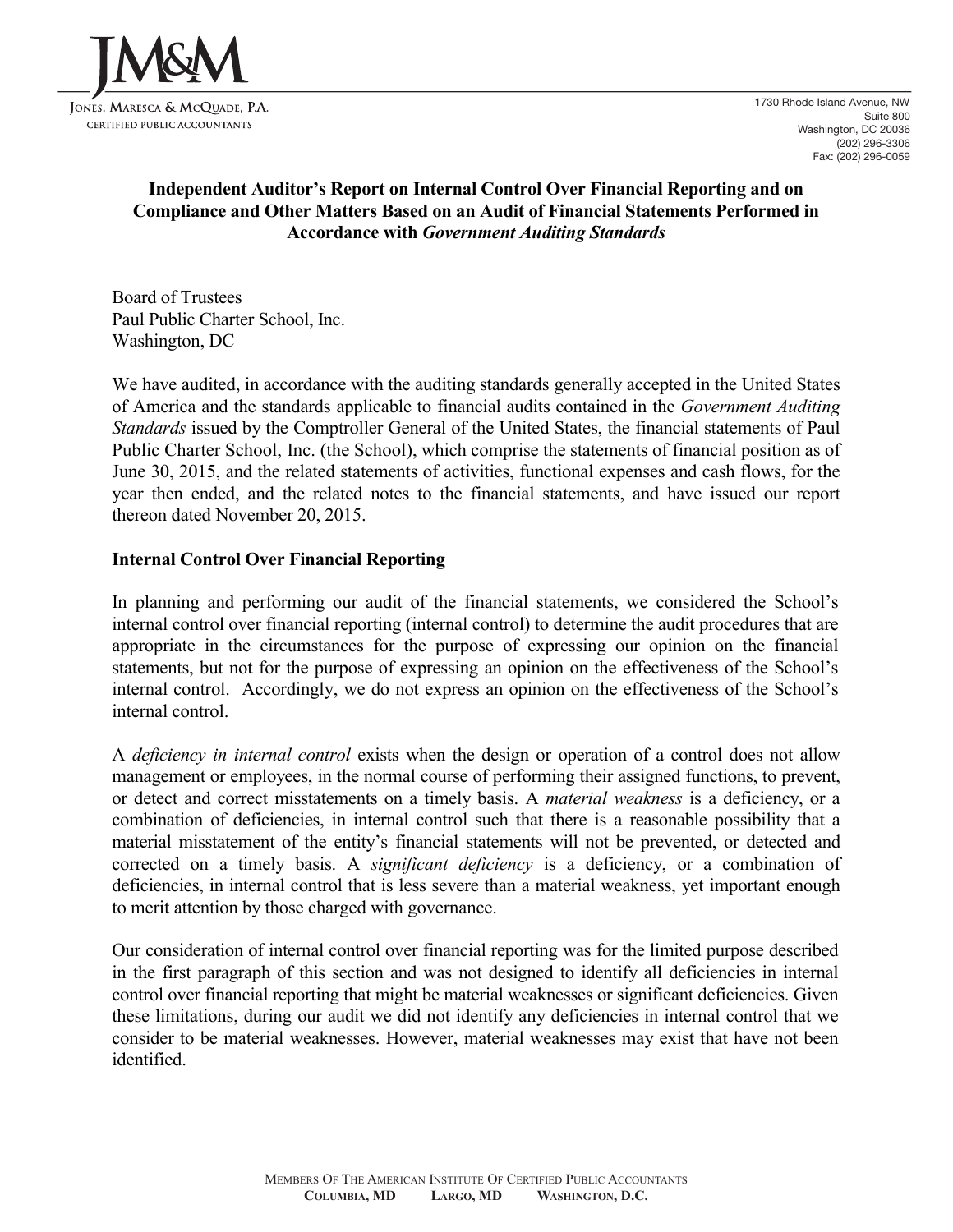To the Board of Trustees Paul Public Charter School, Inc.

## **Compliance and Other Matters**

As part of obtaining reasonable assurance about whether the School's financial statements are free of material misstatement, we performed tests of its compliance with certain provisions of laws, regulations, contracts, and grant agreements, noncompliance with which could have a direct and material effect on the determination of financial statement amounts. However, providing an opinion on compliance with those provisions was not an objective of our audit, and accordingly, we do not express such an opinion. The results of our tests disclosed no instances of noncompliance or other matters that are required to be reported under *Government Auditing Standards*.

#### **Purpose of this Report**

The purpose of this report is solely to describe the scope of our testing of internal control and compliance and the results of that testing, and not to provide an opinion on the effectiveness of the entity's internal control or on compliance. This report is an integral part of an audit performed in accordance with *Government Auditing Standards* in considering the entity's internal control and compliance. Accordingly, this communication is not suitable for any other purpose.

Jam Marmea & M'amade PA

Washington, DC November 20, 2015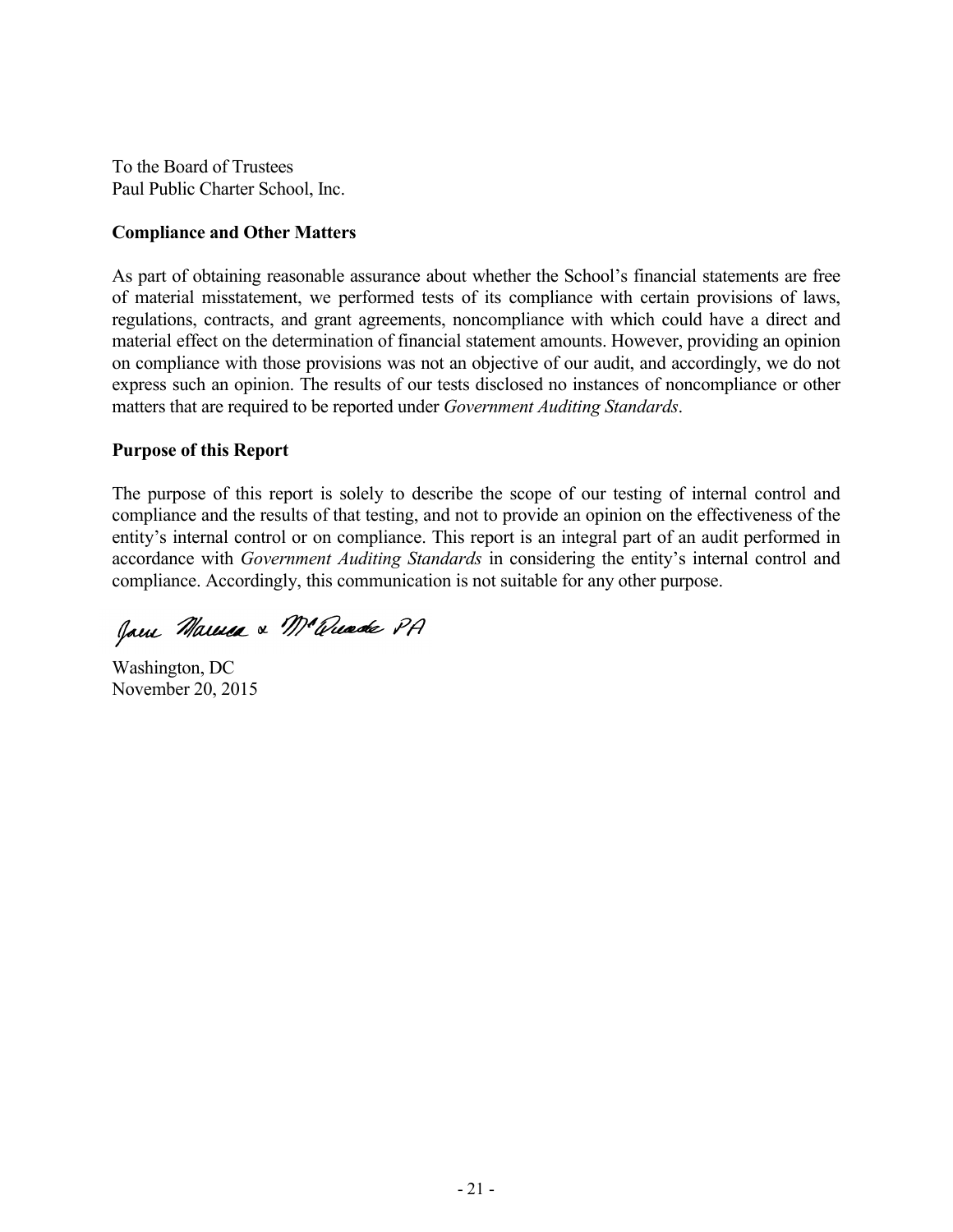

## **Independent Auditor's Report on Compliance for Each Major Program and on Internal Control Over Compliance Required by OMB Circular A-133**

Board of Trustees Paul Public Charter School, Inc. Washington, DC

## **Report on Compliance for Each Major Federal Program**

We have audited Paul Public Charter School, Inc. (the School)'s compliance with the types of compliance requirements described in the *OMB Circular A-133 Compliance Supplement* that could have a direct and material effect on each of the School's major federal programs for the year ended June 30, 2015. The School's major federal programs are identified in the summary of auditors' results section of the accompanying schedule of findings and questioned costs.

## **Management's Responsibility**

Management is responsible for compliance with the requirements of laws, regulations, contracts, and grants applicable to its federal programs.

## **Auditor's Responsibility**

Our responsibility is to express an opinion on compliance for each of the School's major federal programs based on our audit of the types of compliance requirements referred to above. We conducted our audit of compliance in accordance with auditing standards generally accepted in the United States of America; the standards applicable to financial audits contained in *Government Auditing Standards*, issued by the Comptroller General of the United States; and OMB Circular A-133, *Audits of States, Local Governments*, and *Non-Profit Organizations.* Those standards and OMB Circular A-133 require that we plan and perform the audit to obtain reasonable assurance about whether noncompliance with the types of compliance requirements referred to above that could have a direct and material effect on a major federal program occurred. An audit includes examining, on a test basis, evidence about the School's compliance with those requirements and performing such other procedures as we considered necessary in the circumstances.

We believe that our audit provides a reasonable basis for our opinion on compliance for each major federal program. However, our audit does not provide a legal determination of the School's compliance.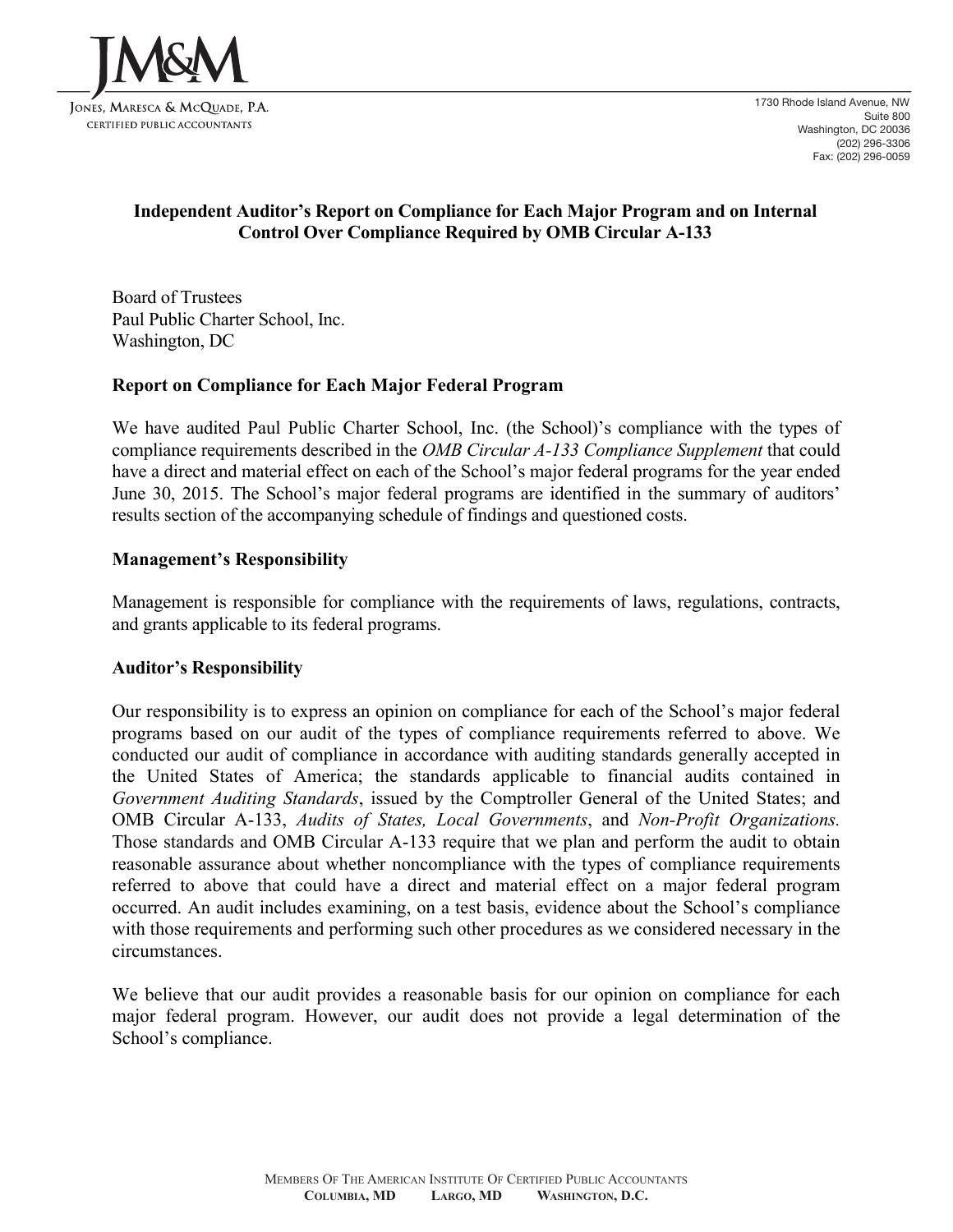To the Board of Trustees Paul Public Charter School, Inc.

#### **Opinion on Each Major Federal Program**

In our opinion, the School complied, in all material respects, with the types of compliance requirements referred to above that could have a direct and material effect on each of its major federal programs for the year ended June 30, 2015.

#### **Report on Internal Control over Compliance**

Management of the School is responsible for establishing and maintaining effective internal control over compliance with the types of compliance requirements referred to above. In planning and performing our audit, we considered the School's internal control over compliance with the types of requirements that could have a direct and material effect on each major federal program to determine the auditing procedures that are appropriate in the circumstances for the purpose of expressing an opinion on compliance for each major federal program and to test and report on internal control over compliance in accordance with OMB Circular A-133, but not for the purpose of expressing an opinion on the effectiveness of internal control over compliance. Accordingly, we do not express an opinion on the effectiveness of the School's internal control over compliance.

A *deficiency in internal control over compliance* exists when the design or operation of a control over compliance does not allow management or employees, in the normal course of performing their assigned functions, to prevent, or detect and correct, noncompliance with a type of compliance requirement of a federal program on a timely basis. A material weakness in internal control over compliance is a deficiency, or combination of deficiencies, in internal control over compliance, such that there is a reasonable possibility that material noncompliance with a type of compliance requirement of a federal program will not be prevented, or detected and corrected, on a timely basis. A significant deficiency in internal control over compliance is a deficiency, or a combination of deficiencies, in internal control over compliance with a type of compliance requirement of a federal program that is less severe than a material weakness in internal control over compliance, yet important enough to merit attention by those charged with governance.

Our consideration of internal control over compliance was for the limited purpose described in the first paragraph of this section and was not designed to identify all deficiencies in internal control over compliance that might be material weaknesses or significant deficiencies. We did not identify any deficiencies in internal control over compliance that we consider to be material weaknesses. However, material weaknesses may exist that have not been identified.

The purpose of this report on internal control over compliance is solely to describe the scope of our testing of internal control over compliance and the results of that testing based on the requirements of OMB Circular A-133. Accordingly, this report is not suitable for any other purpose.

Jam Marca & M'Quade PA

Washington, DC November 20, 2015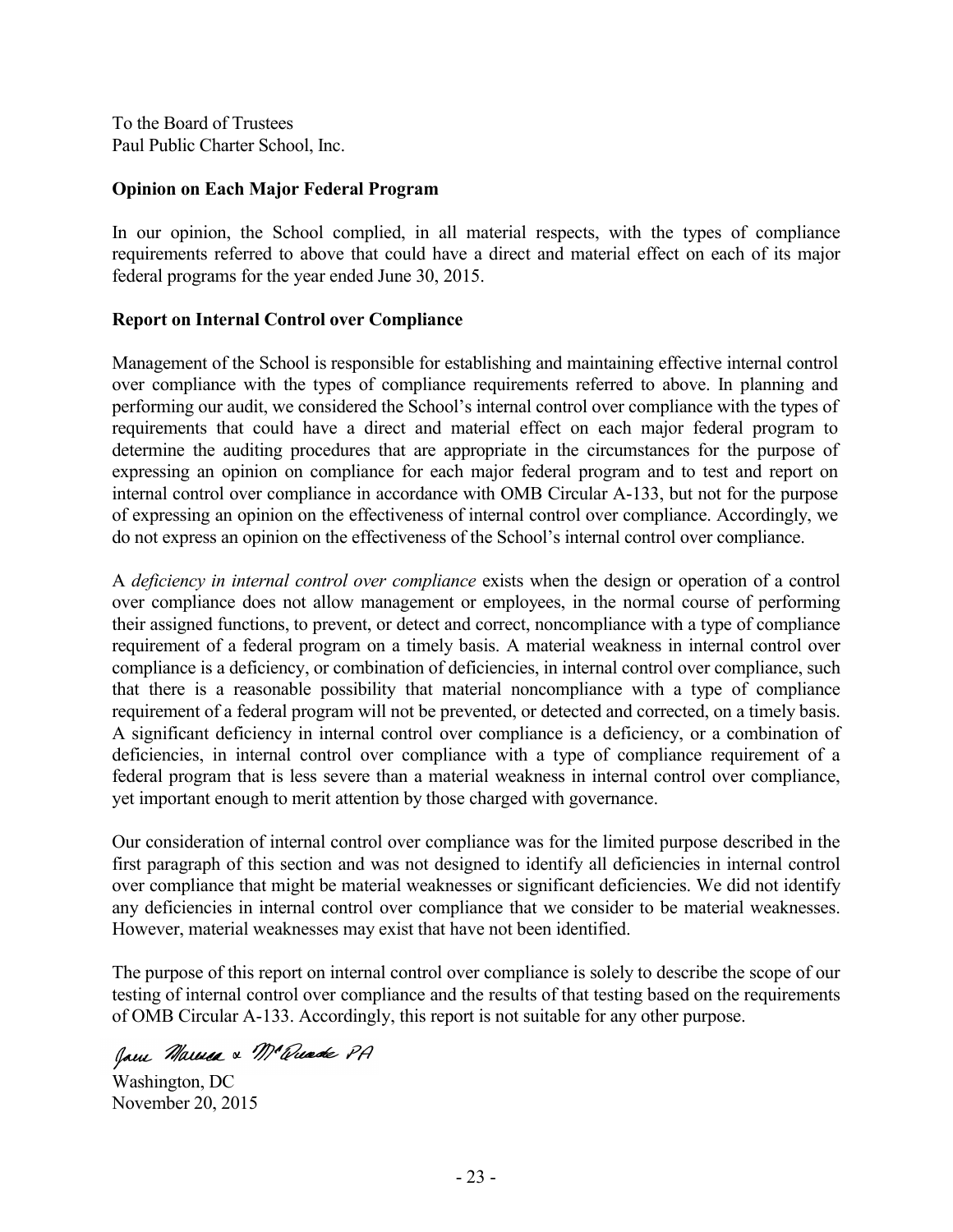#### **PAUL PUBLIC CHARTER SCHOOL, INC. SCHEDULE OF EXPENDITURES OF FEDERAL AWARDS YEAR ENDED JUNE 30, 2015**

|                                                              | Grant               |                                                                          |    |           |
|--------------------------------------------------------------|---------------------|--------------------------------------------------------------------------|----|-----------|
| Federal Grantor/Pass-through Grantor/Program or              | <b>Federal CFDA</b> | <b>Identification</b><br>Federal<br><b>Number</b><br><b>Expenditures</b> |    |           |
| <b>Cluster Title</b>                                         | <b>Number</b>       |                                                                          |    |           |
| U.S. Department of Education                                 |                     |                                                                          |    |           |
| Pass-through from District of Columbia Office of the         |                     |                                                                          |    |           |
| <b>State Superintendent of Education</b>                     |                     |                                                                          |    |           |
| Title I Grants to Local Educational Agencies                 | 84.010              | 52010A                                                                   | \$ | 413,859   |
| Title II Improving Teacher Quality State Grants              | 84.367              | 52367A                                                                   |    | 126,751   |
| DC School Choice Incentive Program                           | 84.370              | 52370C                                                                   |    | 262,843   |
| <b>Total U.S. Department of Education</b>                    |                     |                                                                          |    | 803,453   |
| U.S. Department of Agriculture - Food and Nutrition Services |                     |                                                                          |    |           |
| Pass-through from District of Columbia Office of the         |                     |                                                                          |    |           |
| <b>State Superintendent of Education</b>                     |                     |                                                                          |    |           |
| <b>Child Nutrition Cluster</b>                               |                     |                                                                          |    |           |
| National School Breakfast Program                            | 10.553              |                                                                          |    | 38,081    |
| National School Lunch Program                                | 10.555              |                                                                          |    | 170,428   |
| <b>Total U.S. Department of Agriculture</b>                  |                     |                                                                          |    | 208,509   |
| TOTAL EXPENDITURES OF FEDERAL AWARDS                         |                     |                                                                          |    | 1,011,962 |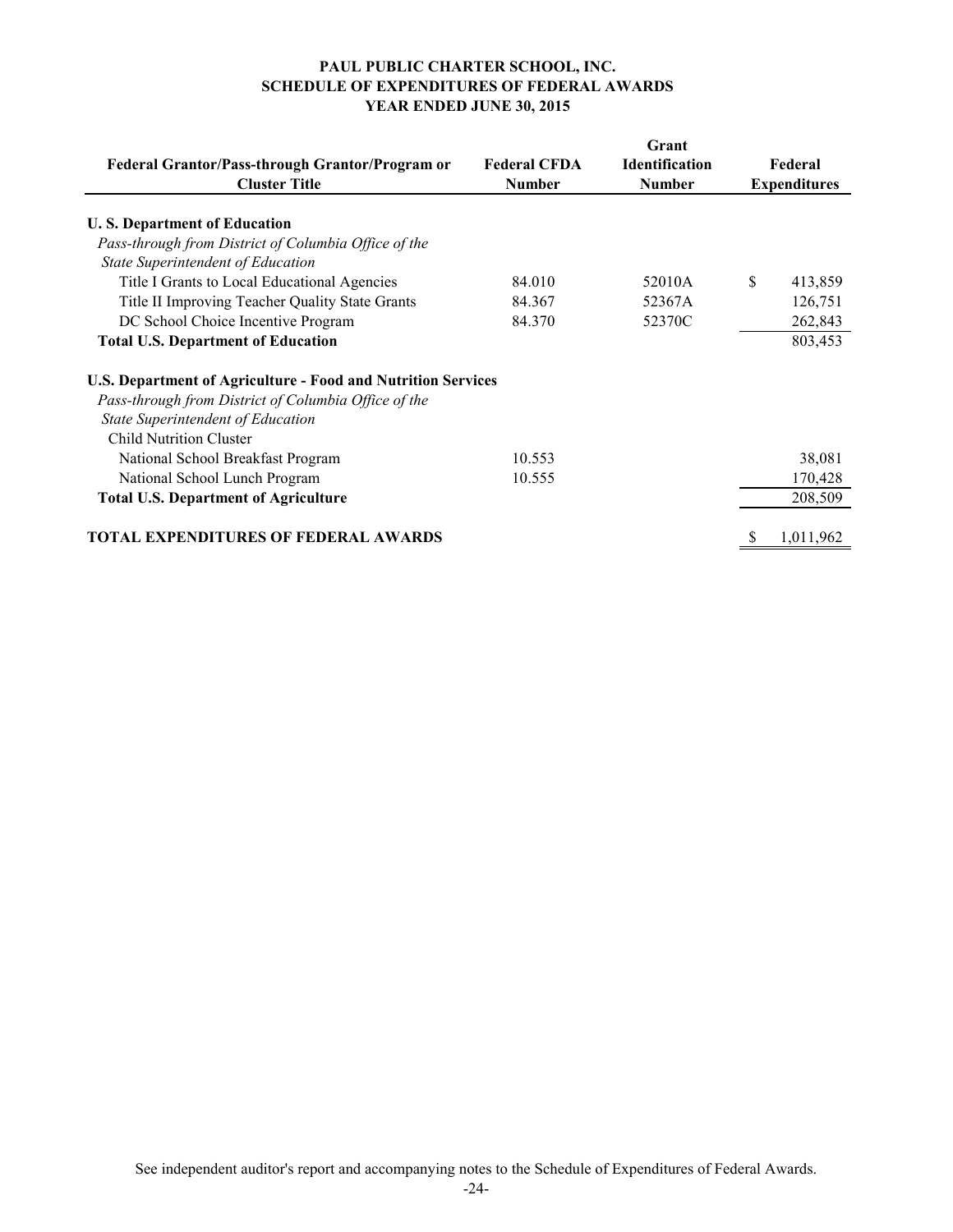#### **PAUL PUBLIC CHARTER SCHOOL, INC. NOTES TO THE SCHEDULE OF FEDERAL EXPENDITURES JUNE 30, 2015 AND 2014**

## **NOTE A – BASIS OF PRESENATION**

The accompanying Schedule of Expenditures of Federal Awards (the "Schedule") includes the federal grant activity of the School under programs of the federal government for the year ending June 30, 2015. The information in this Schedule is presented in accordance with the requirements of OMB Circular A-133, *Audits of States, Local Governments, and Non-Profit Organizations*. Therefore, some amounts presented in this schedule may differ from amounts presented in, or used in the preparation of the financial statements.

## **NOTE B – SUMMARY OF SIGNIFICANT ACCOUNTING POLICIES**

Expenditures reported on the Schedule are reported on the accrual basis of accounting in accordance with generally accepted accounting principles. Such expenditures are recognized following the cost principles contained in OMB Circular A-122, *Cost Principles for Non-Profit Organizations,* wherein certain types of expenditures are not allowable or are limited as to reimbursement. Passthrough entity identifying numbers are presented where available.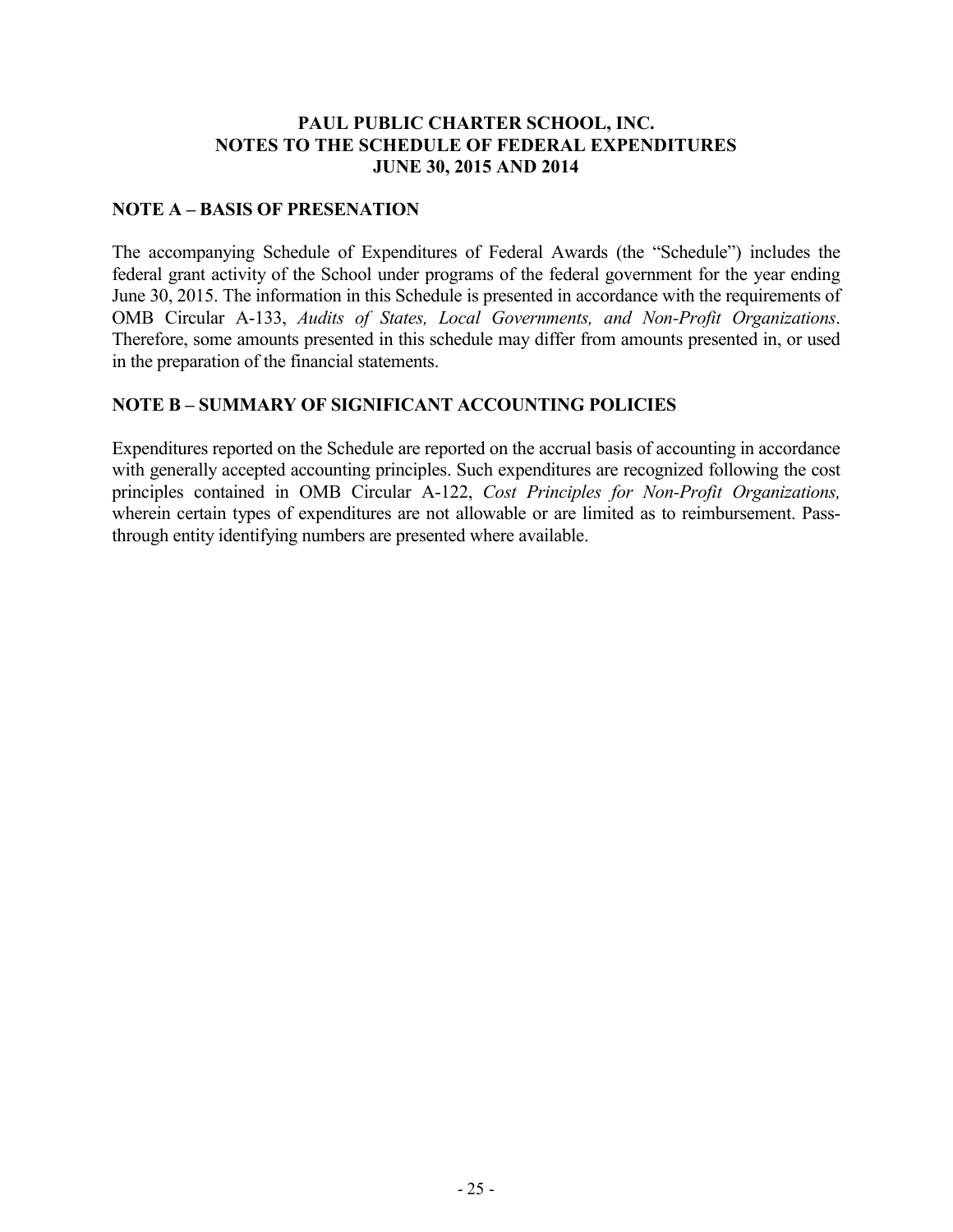### **PAUL PUBLIC CHARTER SCHOOL, INC. SCHEDULE OF FINDINGS AND QUESTIONED COSTS JUNE 30, 2015**

#### **Section I – Summary of Auditor's Results**

#### *Financial Statements*

|                                                 | Unmodified                                                                                                                                                                                                                                   |
|-------------------------------------------------|----------------------------------------------------------------------------------------------------------------------------------------------------------------------------------------------------------------------------------------------|
|                                                 | No                                                                                                                                                                                                                                           |
| Significant deficiencies identified that are    |                                                                                                                                                                                                                                              |
|                                                 | None reported<br>N <sub>0</sub>                                                                                                                                                                                                              |
|                                                 |                                                                                                                                                                                                                                              |
|                                                 |                                                                                                                                                                                                                                              |
| Type of auditor's report issued on compliance   |                                                                                                                                                                                                                                              |
|                                                 | Unmodified                                                                                                                                                                                                                                   |
|                                                 |                                                                                                                                                                                                                                              |
|                                                 | No                                                                                                                                                                                                                                           |
|                                                 | None reported                                                                                                                                                                                                                                |
|                                                 |                                                                                                                                                                                                                                              |
| Any audit findings disclosed that are required  |                                                                                                                                                                                                                                              |
|                                                 | N <sub>0</sub>                                                                                                                                                                                                                               |
|                                                 |                                                                                                                                                                                                                                              |
|                                                 |                                                                                                                                                                                                                                              |
|                                                 | Name of Federal Program or Cluster                                                                                                                                                                                                           |
| Title I Grants to Local Education Agencies      |                                                                                                                                                                                                                                              |
| Title II Improving Teacher Quality State Grants |                                                                                                                                                                                                                                              |
|                                                 | not considered to be material weaknesses?<br>Noncompliance material to financial statements noted?<br>Significant deficiencies identified that are<br>not considered to be material weaknesses?<br>to be reported in accordance with section |

Dollar threshold used to distinguish between type A and type B programs: \$300,000 Auditee qualified as low-risk auditee? No **Section II – Financial Statement Findings** None reported

## **Section III – Findings and Questioned Costs Related to None reported**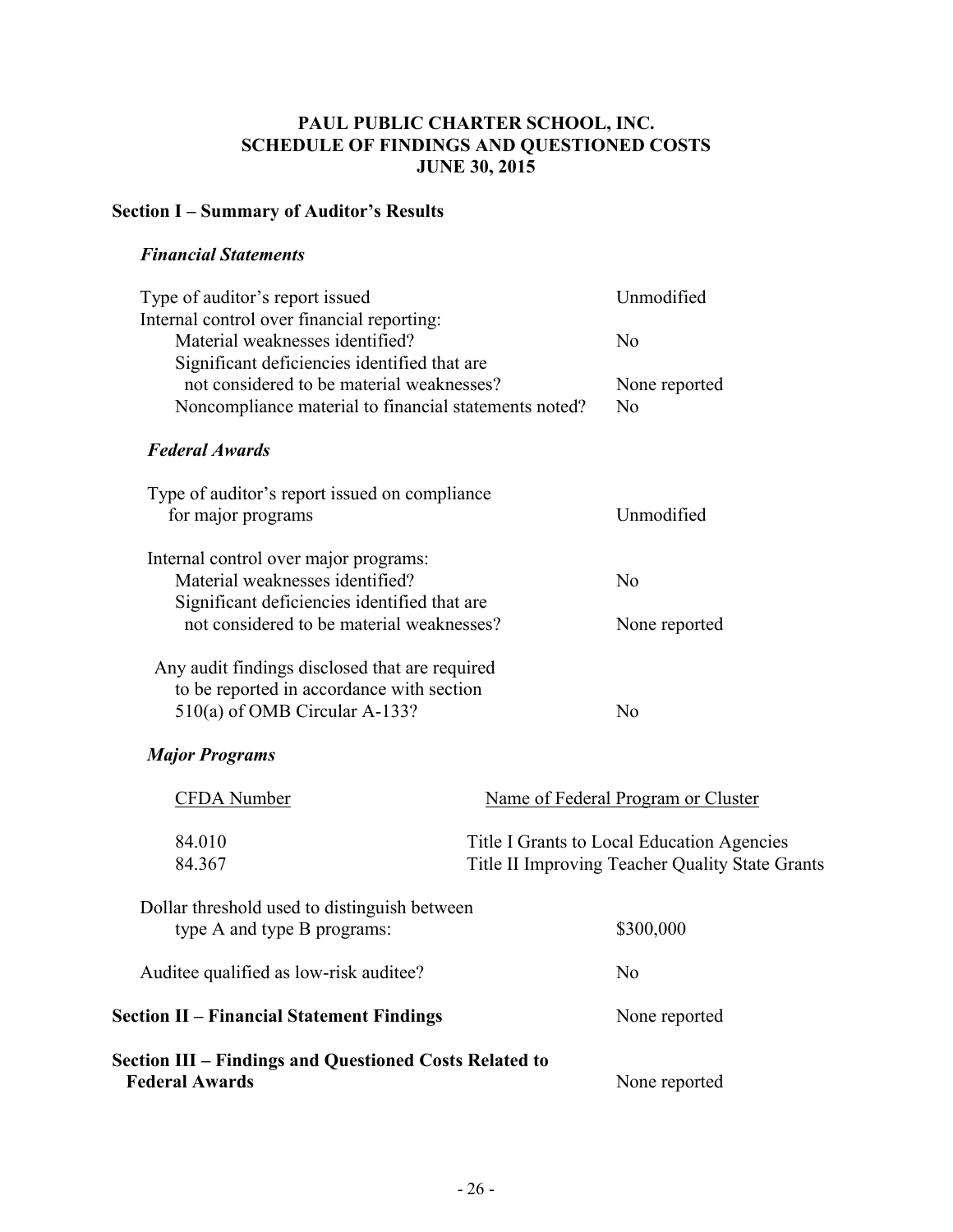## **PAUL PUBLIC CHARTER SCHOOL, INC. SCHEDULE OF FINDINGS AND QUESTIONED COSTS JUNE 30, 2015** (continued)

#### **Section IV – Summary Schedule of Prior Year Audit Findings**

- Condition: The audited financial statements and data collection form for fiscal year ended June 30 2013 were not filed with the federal audit clearinghouse within the stipulated deadline.
- Recommendation: We recommended that management adopt policies and procedures to ensure that the financial statements are electronically filed with the federal audit clearinghouse within the appropriate deadline.
- Management's Response: The School retained a new outsourced accounting firm for fiscal year 2015. That firm entered the filing deadline as a recurring requirement in its systems.

Status: Corrected

Finding No. 2014-002

Federal Program Affected: 84.370 DC School Choice Incentive Program

- Condition: The semi-annual financial reports and narratives were not submitted to the pass-through grantor in a timely manner. The semi-annual report due January 25, 2014 was signed by a School official on October 6, 2014. The semi-annual report due June 25, 2014 was signed by a School official on October 7, 2014.
- Recommendation: We recommended that management implement a grant award reporting requirement tracking file to compile reporting requirements and deadlines by grant and assign a School official knowledgeable of grant reporting to oversee the tracking file and that its associated deadlines are met. Maintaining a reporting tracking list can provide controls over reporting requirements so reporting deadlines are met.

Management's Response: The School expanded the capacity in its grants team to include academic leaders and an external grants associate.